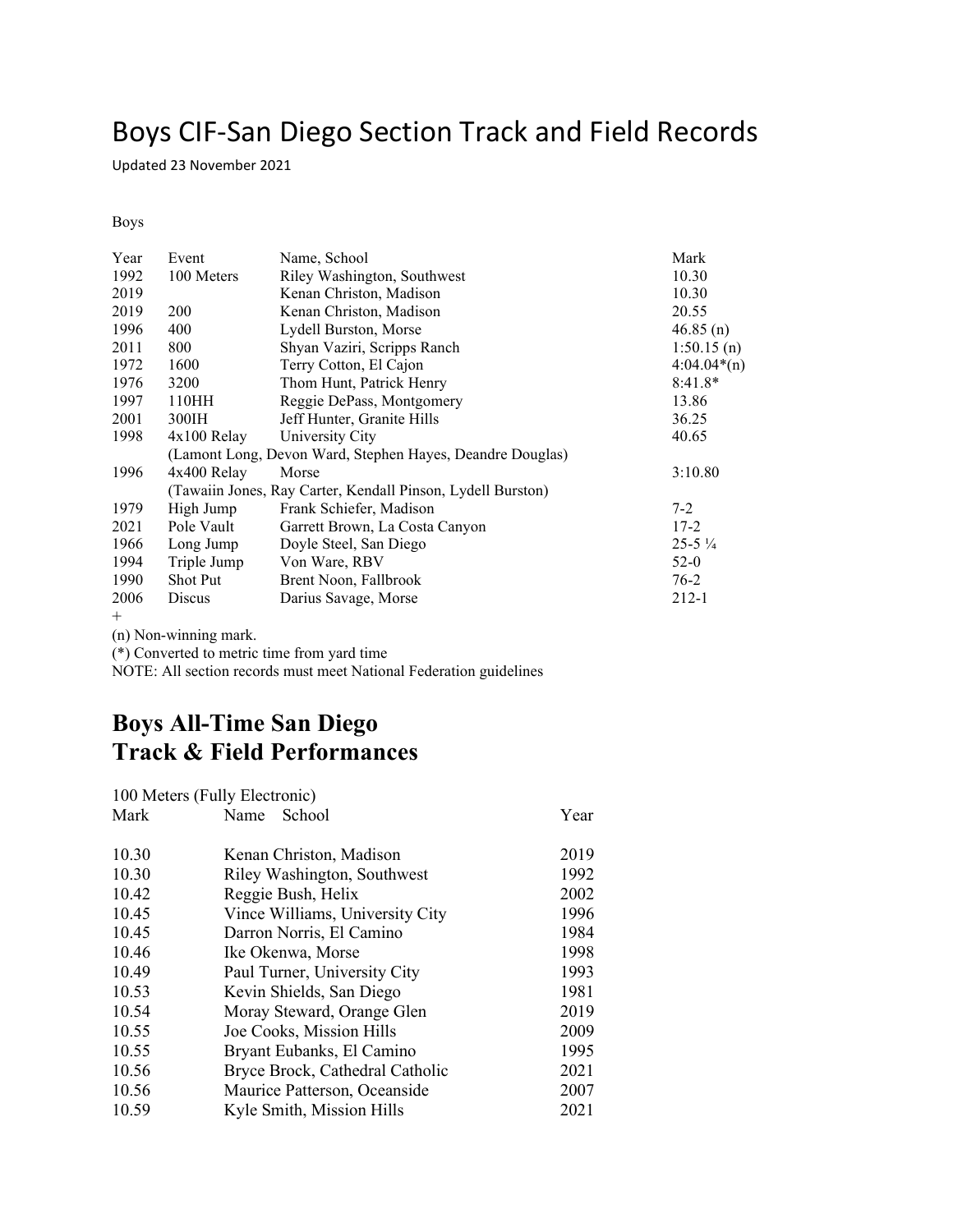| 10.59                        | Lamont Long, University City     | 2000 |
|------------------------------|----------------------------------|------|
| 10.59                        | Stephen Hayes, University City   | 1999 |
| 10.59                        | Darnay Scott, Kearny             | 1991 |
| 10.60                        | Jared Pickering, Rancho Bernardo | 2011 |
| 10.60                        | Dax Danns, Helix                 | 2005 |
| 10.63                        | Brandon Lucas, Poway             | 2014 |
| 10.63                        | Justin Freeman, Carlsbad         | 2010 |
| 10.63                        | Dylan McCloskey, El Camino       | 2012 |
| 10.64                        | Jamal Alston, Rancho Buena Vista | 2008 |
| 10.64h                       | Patrick Rowe, Lincoln            | 1987 |
| 10.64                        | Benjamin Goodwin, Christian      | 2017 |
| 10.65                        | Scott Hammond, Lincoln           | 1992 |
| 10.65                        | Devon Ward, University City      | 1998 |
| 10.65                        | Derrell Hutsona, Helix           | 2003 |
| 10.66                        | R.J. Oliver, Escondido           | 1999 |
| 10.66                        | Evan Gray, Poway                 | 2012 |
| 10.66                        | Quoi Ellis, Mt. Carmel           | 2017 |
| 10.67                        | Blake Frazier, University City   | 2001 |
| 10.67                        | Mike Roberts, Henry              | 2000 |
| 10.67                        | Troy Kuretich, San Pasqual       | 1981 |
| 10.67                        | Raymond Ethridge, Crawford       | 1987 |
| 10.68                        | Bassim El-Sabawi, Torrey Pines   | 2010 |
| 10.68                        | Shamar Martin, Morse             | 2017 |
| 10.69                        | John Kendricks III, Morse        | 2014 |
| 10.70                        | Kiyoshi Moody, Castle Park       | 1989 |
| 10.70                        | Teddy Lawrence, Morse            | 1990 |
| 10.70                        | Phillip McElroy, Morse           | 2017 |
|                              |                                  |      |
| 100 yards (Fully Electronic) |                                  |      |
| 9.61                         | David Russell, Henry             | 1977 |
|                              |                                  |      |
| 100 Yards (Hand)             |                                  |      |
| 9.4                          | Elijah Jefferson, Crawford       | 1974 |
| 9.4                          | Paul Day, Kearny                 | 1982 |
| 9.5                          | James Milton, Morse              | 1972 |
| 9.5                          | Kipperr Bell, Henry              | 1979 |
| 9.6                          | Ed Buchanan, Kearny              | 1958 |
| 9.6                          | Arnold Tripp, Crawford           | 1959 |
| 9.6                          | Vernus Ragsdale, Lincoln         | 1962 |
| 9.6                          | Charles Sanford, San Diego       | 1963 |
| 9.6                          | Lanard Morris, Lincoln           | 1972 |
| 9.6                          | Bruce Girasole, Madison          | 1972 |
| 9.6                          | Ron Edmerson, Lincoln            | 1975 |
| 9.6                          | Michael Patrick, Lincoln         | 1976 |
|                              |                                  |      |
| Wind-aided                   |                                  |      |
| 10.26                        | Kenan Christon, Madison          | 2019 |
|                              |                                  |      |
| 200 Meters                   |                                  |      |
| 20.55                        | Kenan Christon, Madison          | 2019 |
| 20.97                        | Ike Okenwa, Morse                | 1998 |
|                              |                                  |      |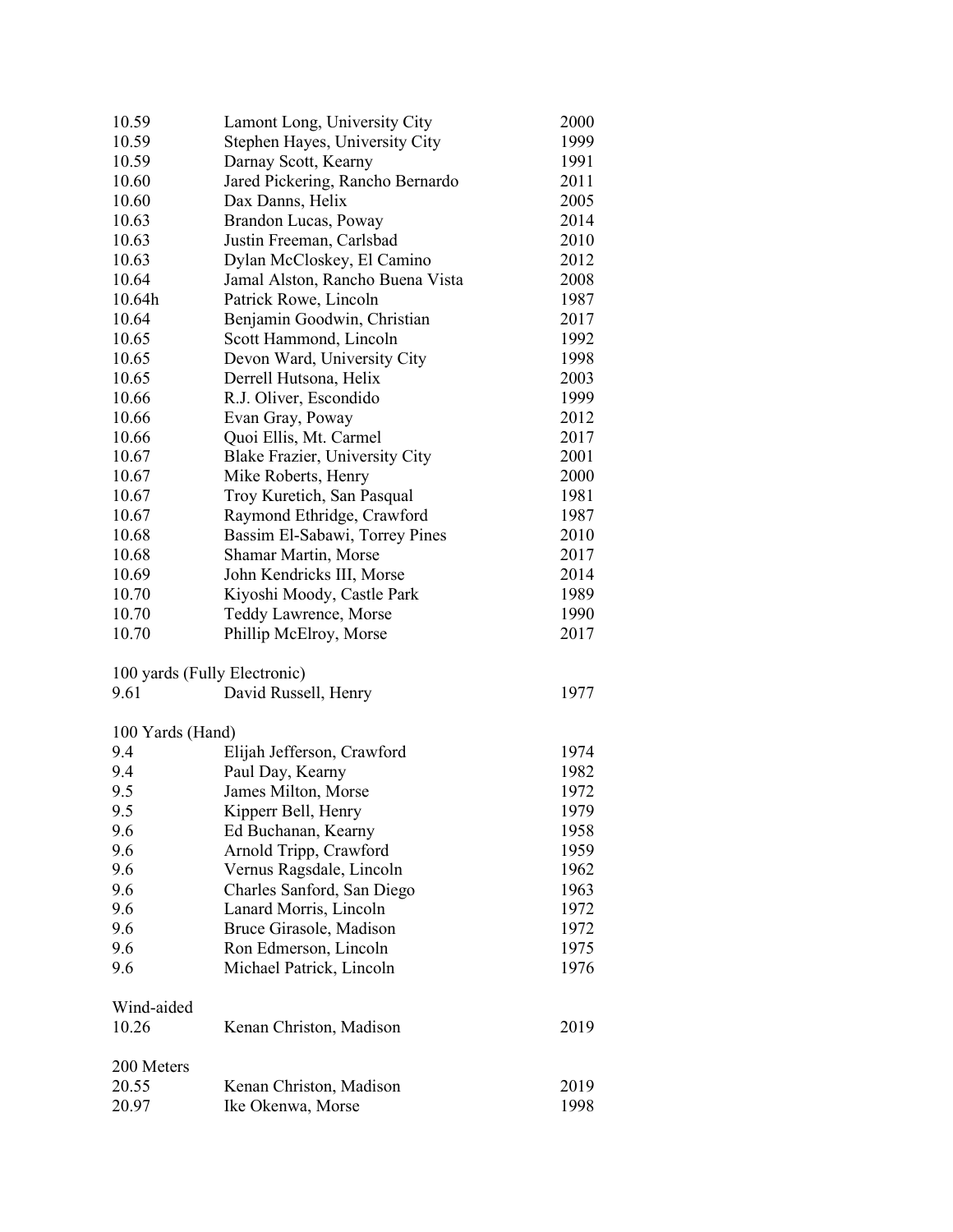| 20.99            | Vince Williams, University City    | 1996 |
|------------------|------------------------------------|------|
| 21.00            | Ray Ethridge, Crawford             | 1987 |
| 21.06            | Reggie Bush, Helix                 | 2002 |
| 21.07            | Devon Ward, University City        | 1998 |
| 21.08            | Riley Washington, Southwest        | 1992 |
| 21.09            | Darron Norris, El Camino           | 1984 |
| 21.13            | Jared Pickering, Rancho Bernardo   | 2011 |
| 21.16            | Deun White, Rancho Bernardo        | 2002 |
| 21.18            | Brandon Lucas, Poway               | 2014 |
| 21.23            | Darnay Scott, Kearny               | 1991 |
| 21.26            | Dax Danns, Helix                   | 2005 |
| 21.26            | Fiat Johnson, Serra                | 2002 |
| 21.27            | Joe Cooks, Mission Hills           | 2009 |
| 21.30            | Quoi Ellis, Mt. Carmel             | 2017 |
| 21.31            | Michael Stevenson, Morse           | 1988 |
| 21.34            | Lydell Burston, Morse              | 1996 |
| 21.35            | Antony Ardis, Mission Hills        | 2013 |
| 21.41            | Arthur Orange, RBV                 | 1998 |
| 21.42            | Scott Hammond, Lincoln             | 1992 |
| 21.43            | Maurice Patterson, Oceanside       | 2007 |
| 21.43            | Paul Day, Kearny                   | 1981 |
| 21.44            | Maurice Strickland, Mira Mesa      | 2009 |
| 21.44            | Larry Miles, Crawford              | 1999 |
| 21.45            | Moray Steward, Orange Glen         | 2019 |
| 21.45            | Dylan McCloskey, El Camino         | 2012 |
| 21.45            | R.J. Oliver, Escondido             | 1999 |
| 21.45            | Steve Hayes, University City       | 1998 |
| 21.46            | Jere Miller, Henry                 | 1994 |
| 21.47            | Lamont Long, University City       | 2000 |
| 21.47            | Maurice Douglas, San Diego         | 1999 |
| 21.47            | Glen Reyes, Orange Glen            | 1989 |
| 21.49            | Bryce Brock, Cathedral Catholic    | 2021 |
| 21.49            | Christian Sourapas, Francis Parker | 2015 |
| 21.49            | John Kendrick III, Morse           | 2015 |
| 21.51            | Gerald Johnson, Sweetwater         | 1982 |
| 21.52            | Patrick Rowe, Lincoln              | 1987 |
|                  |                                    |      |
| 220 Yards (Hand) |                                    |      |
| 21.0             | Kipperr Bell, Henry                | 1978 |
| 21.0             | Roscoe Cook, San Diego             | 1956 |
| 21.0             | Dave Blunt, Escondido              | 1961 |
| 21.0             | David Russell, Henry               | 1976 |
| 21.1             | Arnold Tripp, Crawford             | 1959 |
| 21.1             | Vernus Ragsdale, Lincoln           | 1962 |
| 21.1             | Russ Eckhardt, Granite Hills       | 1963 |
| 21.1             | Bill Massey, Chula Vista           | 1964 |
| 21.1             | Elijah Jefferson, Crawford         | 1975 |
| 21.2             | <b>Bill Walters, Sweetwater</b>    | 1956 |
| 21.2             | Ed Buchanan, Kearny                | 1958 |
| 21.2             | Stan Morgan, Mission Bay           | 1964 |
| 21.2             | Johnny Mack Ellis, Lincoln         | 1966 |
|                  |                                    |      |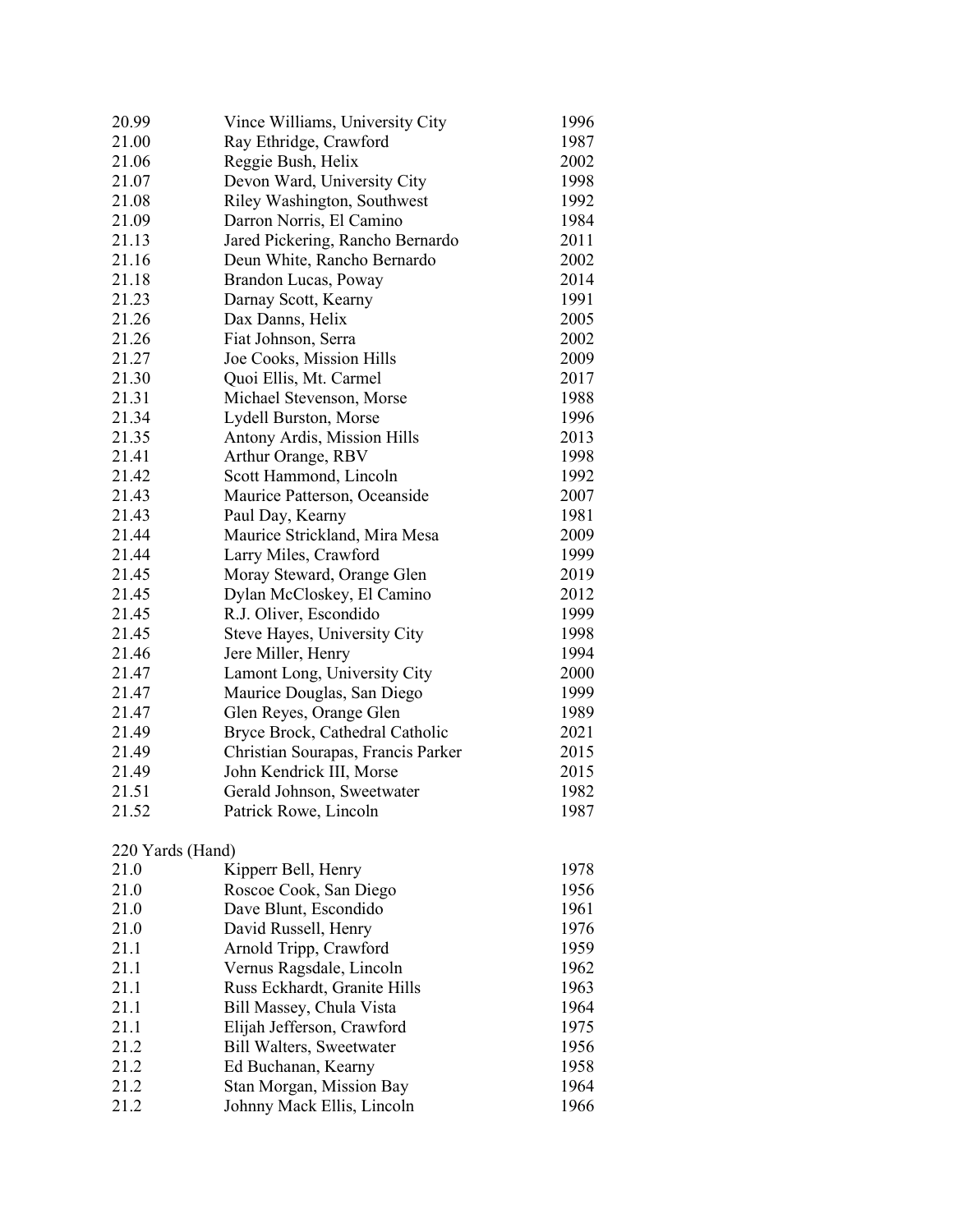| 21.2       | Milton Weaver, Pt. Loma             | 1978 |
|------------|-------------------------------------|------|
| 21.3       | Gary Hafner, Helix                  | 1963 |
| 21.4       | Jimmy Wilson, San Diego             | 1929 |
| 21.4       | Mushy Pollock, San Diego            | 1933 |
| 21.4       | Darnes Johnson, San Diego           | 1950 |
| 21.4       | Bobby Staten, San Diego             | 1957 |
| 21.4       | Larry Fisher, Hoover                | 1958 |
| 21.4       | Byron Olander, Helix                | 1964 |
| 21.4       | Bruce Girasole, Madison             | 1972 |
| 21.4       | Danny Miller, Morse                 | 1973 |
| 400 Meters |                                     |      |
| 46.85      | Lydell Burston, Morse               | 1996 |
| 46.91      | Karson Lippert, La Costa Canyon     | 2017 |
| 47.07      | Clinton Lane, Henry                 | 1995 |
| 47.16      | Vince Williams, University City     | 1996 |
| 47.19      | Da'Sean Cunningham, University City | 2003 |
| 47.20      | Nico Reaves, Lincoln                | 2008 |
| 47.22      | Michael Stevenson, Morse            | 1988 |
| 47.23      | Ray Carter, Morse                   | 1995 |
| 47.36      | Deun White, Rancho Bernardo         | 2001 |
| 47.40      | Walfrido Rodriguez, Mt. Miguel      | 2011 |
| 47.41      | Jere Miller, Henry                  | 1994 |
| 47.61      | Keegan Ryan, Carlsbad               | 2009 |
| 47.71      | Maurice Douglas, San Diego          | 1999 |
| 47.77      | Arthur Orange, RBV                  | 1998 |
| 47.79      | Brady Douglas, Mt. Miguel           | 2001 |
| 47.82      | Brian Thomas, Scripps Ranch         | 2013 |
| 47.88      | Joe Cooks, Mission Hills            | 2008 |
| 47.88      | Scott Sims, La Costa Canyon         | 1997 |
| 47.91      | Eric Parker, Helix                  | 2019 |
| 47.99      | Jose Prieto, Palo Verde             | 2012 |
| 48.00      | David Gayden, Morse                 | 1985 |
| 48.05      | Adren Parker, Helix                 | 2021 |
| 48.08      | James Rhoades, Ramona               | 2004 |
| 48.09      | Bryan Bartling, Grossmont           | 1997 |
| 48.10      | Eric Robinson, Fallbrook            | 1985 |
| 48.10      | Marvel Wynne, Poway                 | 2004 |
| 48.11      | Tobe Ezeokoli, Mt. Carmel           | 2014 |
| 48.12      | Roy Carls, Pt. Loma                 | 1982 |
| 48.14      | Terran Franklin, Helix              | 1999 |
| 48.14      | Jerome Gross, Hoover                | 1989 |
| 48.15      | Chancise Watkins, Palo Verde        | 2010 |
| 48.16      | Ryan Morgan, Ramona                 | 2008 |
| 48.17      | D.J. Contreras, Valley Center       | 2001 |
| 48.18      | Patrick Rowe, Lincoln               | 1987 |
| 48.18      | D'Angelo Gunter, Del Norte          | 2017 |
| 48.25      | Wesley Salzman, Calvin              | 2019 |
| 48.27      | Hosea Tate, Mt. Miguel              | 2009 |
| 48.30      | Marcus Sumpter, Fallbrook           | 2008 |
| 48.31      | Aiden Lippert, La Costa Canyon      | 2019 |
|            |                                     |      |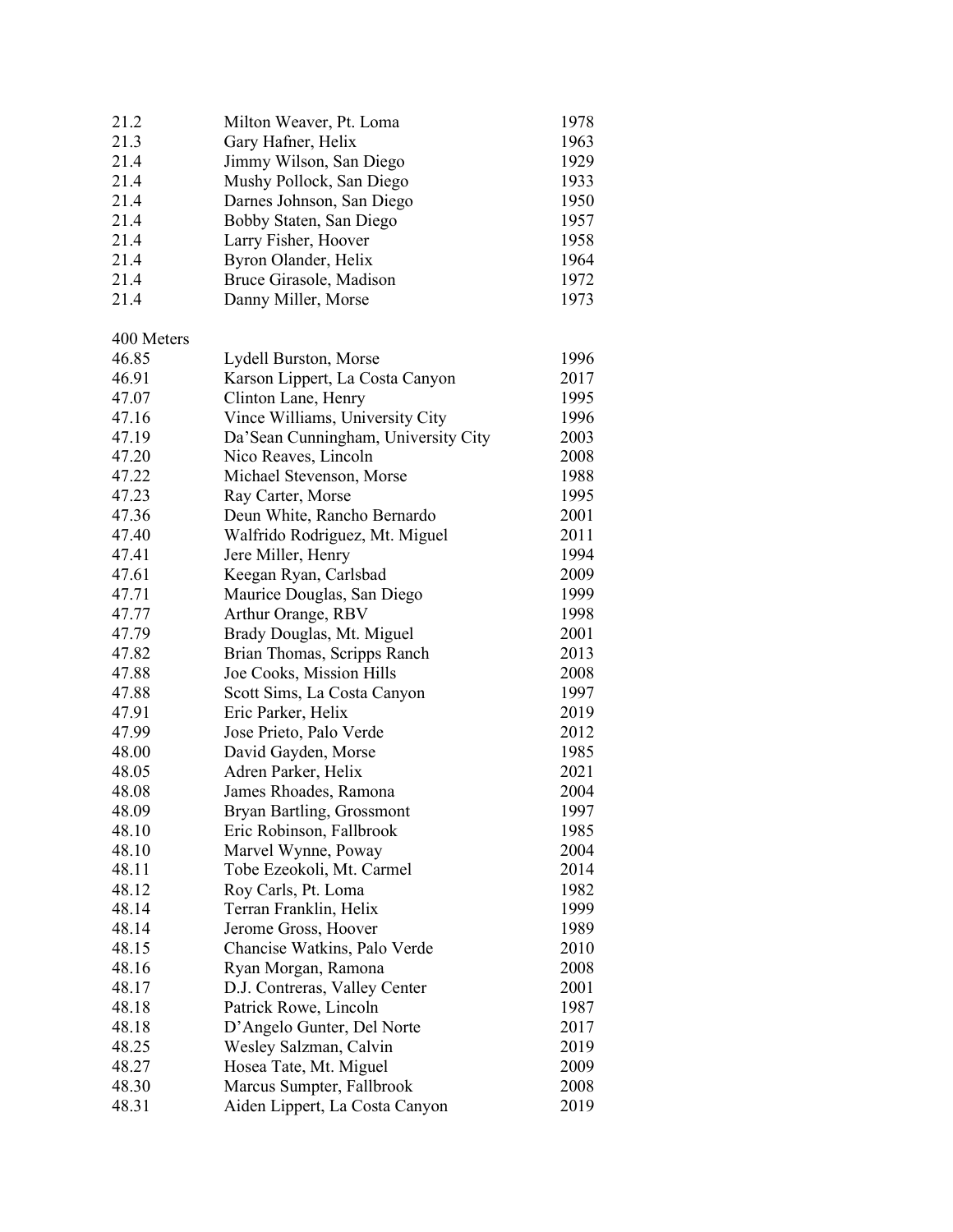| 48.31      | Marcus Pierce, Sweetwater          | 2009 |
|------------|------------------------------------|------|
| 48.34      | Aaron Rogers, Carlsbad             | 2012 |
| 48.34      | Ben Maypole, Granite Hills         | 2006 |
| 48.34h     | Devon Ward, University City        | 1998 |
| 48.35      | John Denny, Morse                  | 1985 |
| 48.35      | Marshall Evans, Mira Mesa          | 1991 |
| 48.37      | Marcus Dean, Mira Mesa             | 2018 |
| 48.39      | Brandon Lucas, Poway               | 2014 |
| 48.40      | Jay Hackett, Morse                 | 1999 |
| 48.44      | Ricky Sharpe, Mt. Carmel           | 1998 |
| 48.44      | Dax Danns, Helix                   | 2005 |
| 48.45      | Brandon Howard, Steele Canyon      | 2013 |
| 48.47      | Charles Jock, Mission Bay          | 2008 |
| 48.51      | Elliott Sanders, Hoover            | 2009 |
| 48.52      | Richard Benson, Morse              | 2017 |
| 48.54      | Rashid Shaheed, Mt. Carmel         | 2016 |
| 48.58      | Boris McDaniel, Lincoln            | 2000 |
|            |                                    |      |
| 440 Yards  |                                    |      |
| 47.28      | Tony Banks, Morse                  | 1979 |
| 47.3       | Milton Mitchell, Lincoln           | 1970 |
| 47.3       | Donald Tyler, Lincoln              | 1971 |
| 47.45      | Michael Adkins, Bonita Vista       | 1979 |
| 47.6       | Mike Singletary, San Diego         | 1965 |
| 48.1       | Therlee Murphy, Lincoln            | 1968 |
| 48.2       | Donald Moore, Morse                | 1974 |
| 48.4       | Danny Stewart, San Diego           | 1977 |
| 48.5       | Tom Agsten, Hoover                 | 1963 |
| 48.6       | Donn Renwick, Grossmont            | 1964 |
| 48.6       | Bruce Ruff, El Cajon               | 1967 |
| 48.6       | Seneca Godwin, Kearny              | 1968 |
| 48.6       | John Willson, Pt. Loma             | 1972 |
| 800 Meters |                                    |      |
| 1:50.21    | Shyan Vaziri, Scripps Ranch        | 2011 |
| 1:50.25    | Mark Senior, Mt. Miguel            | 1988 |
| 1:50.31    | Mac Fleet, University City         | 2009 |
| 1:50.47    | Alex Monsivaiz, Army-Navy          | 2012 |
| 1:50.66    | Charles Jock, Mission Bay          | 2008 |
| 1:51.61    | Alex Grigoriev, Rancho Bernardo    | 2013 |
| 1:51.96    | Jesse Camp, El Capitan             | 1994 |
| 1:51.99    | Matt Carpowich, Torrey Pines       | 2011 |
| 1:52.05    | Jesse O'Brien, San Pasqual         | 2006 |
| 1:52.11    | Francis O'Neill, San Pasqual       | 1989 |
| 1:52.23    | Matt Silva, San Pasqual            | 1993 |
| 1:52.33    | Adrian Mangoba, Vista              | 2014 |
| 1:52.36    | Tom Ellsworth, Pt. Loma            | 1983 |
| 1:52.40    | Alejandro Vargas, Vista            | 2006 |
| 1:52.44    | Carlos Bojorquez, Kearny           | 2011 |
| 1:52.51    | Randy Pensinger, El Camino         | 2005 |
| 1:52.52    | Noah Tellez-Velazquez, San Pasqual | 2019 |
|            |                                    |      |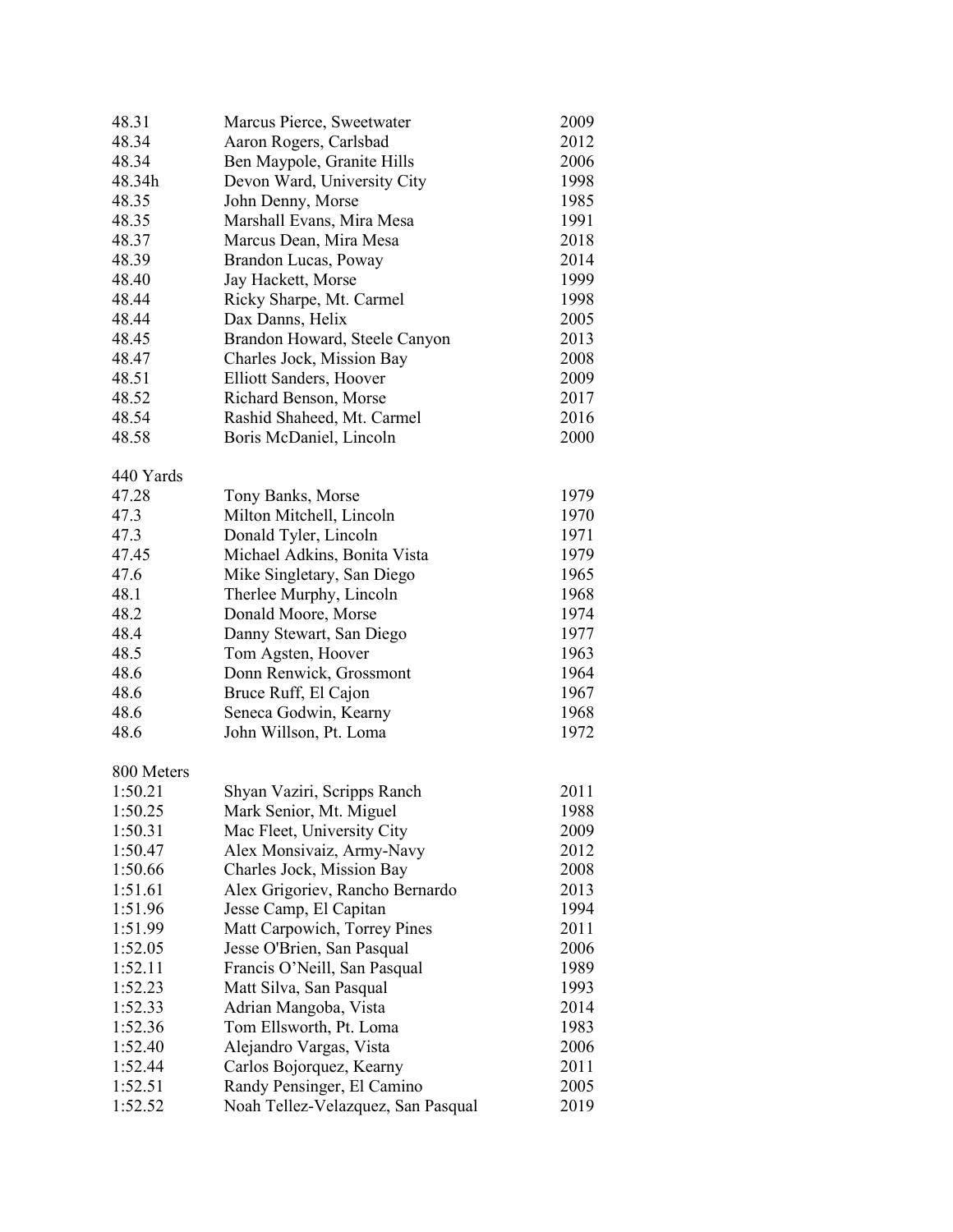| 1:52.59     | Aaron Powell, Poway            | 2000 |
|-------------|--------------------------------|------|
| 1:52.69     | Sean Ricketts, Rancho Bernardo | 2000 |
| 1:52.73     | Shawn O'Neal, Oceanside        | 1980 |
| 1:52.77     | Ajani Brown, Crawford          | 1996 |
| 1:52.84     | Jimmy Ungricht, Fallbrook      | 2001 |
| 1:52.87     | Jorge Rodriguez, Fallbrook     | 1989 |
| 1:52.91     | Dustin Diaz, West Hills        | 1998 |
| 1:52.96     | Bannon Greer, Valley Center    | 2014 |
| 1:53.03     | Shan Forehand, Mt. Carmel      | 1987 |
| 1:53.04     | Chris Brewer, RBV              | 2011 |
| 1:53.05     | Trent Newquist, Torrey Pines   | 2011 |
| 1:53.05     | Mark Hauser, St. Augustine     | 1994 |
| 1:53.13     | Jared Emmons, Vista            | 2000 |
| 1:53.13     | Alex Gronette, Westview        | 2013 |
| 1:53.21     | Jarret Chinn, Poway            | 2017 |
| 1:53.22     | Drake Prince, CV High Tech     | 2019 |
| 1:53.27     | A.J. Acosta, El Camino         | 2004 |
| 1:53.38     | Alfred Haselrig, Otay Ranch    | 2009 |
| 1:53.43     | Oscar Soto, El Cajon Valley    | 2014 |
| 1:53.44     | Jack Kuzminsky, Torrey Pines   | 2014 |
| 1:53.45     | Ben Aragon, West Hills         | 2001 |
| 1:53.48     | Jeree Henry, El Camino         | 2006 |
|             |                                |      |
| 880 Yards   |                                |      |
| 1:49.2      | Bob Hose, Madison              | 1964 |
| 1:50.4      | Terry Rodgers, Hilltop         | 1966 |
| 1:51.6      | Jim Brennan, El Camino         | 1979 |
| 1:52.3      | Paul Becklund, Henry           | 1975 |
| 1:52.6      | Dave Brown, Poway              | 1978 |
| 1:52.7      | Jim Cerveny, Mission Bay       | 1957 |
| 1:52.7      | John Garrison, Hoover          | 1962 |
| 1:53.0      | Dan Ungricht, Monte Vista      | 1967 |
| 1:53.2      | Tim Danielson, Chula Vista     | 1966 |
| 1:53.3      | Tom Ecklund, St. Augustine     | 1966 |
| 1:53.3      | Armando Valencia, El Cajon     | 1966 |
|             |                                |      |
| 1600 Meters |                                |      |
| 4:04.95     | A.J. Acosta, El Camino         | 2006 |
| 4:05.33     | Mac Fleet, University City     | 2009 |
| 4:06.15     | Meb Keflezighi, San Diego      | 1994 |
| 4:06.52     | Shawn O'Neal, Oceanside        | 1980 |
| 4:07.21     | Matt Carpowich, Torrey Pines   | 2011 |
| 4:08.97     | Mark Hauser, St. Augustine     | 1994 |
| 4:08.15     | Darren Fahy, La Costa Canyon   | 2012 |
| 4:09.26     | Allen Siegler, University City | 2016 |
| 4:09.44     | Evan Fox, West Hills           | 2000 |
| 4:09.58     | Larry Henderson, Mira Mesa     | 1995 |
| 4:09.63     | Jaden Rosenthal, SD High Tech  | 2018 |
| 4:10.08     | Jon Rankin, Monte Vista        | 2000 |
| 4:10.09     | John Seeman, Helix             | 1981 |
| 4:10.09     | Erik Armes, Coronado           | 2015 |
|             |                                |      |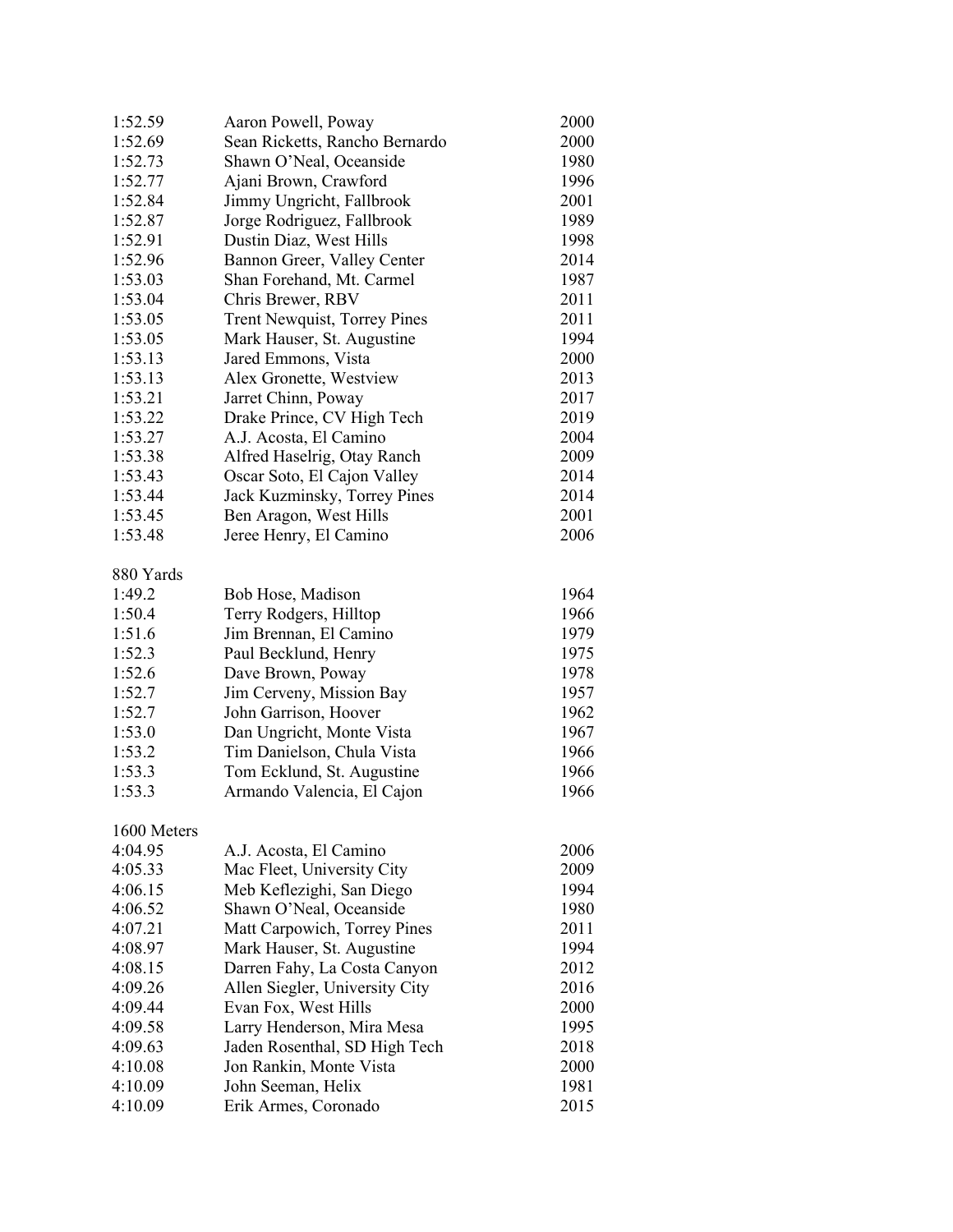| 4:10.27 | Joe Manuel, Kearny          | 1982 |
|---------|-----------------------------|------|
| 4:10.44 | Marcus Chandler, Serra      | 1999 |
| 4:10.75 | Paul Greer, St. Augustine   | 1982 |
| 4:10.78 | Robert Fithen, Serra        | 1984 |
| 4:11.11 | Derek Morton, Mt. Carmel    | 2014 |
| 4:11.36 | Marc Davis, San Diego       | 1987 |
| 4:11.52 | Mark Dani, Valhalla         | 1986 |
| 4:11.59 | Troy Swier, Mar Vista       | 2003 |
| 4:11.64 | Andy Davis, Henry           | 1987 |
| 4:11.64 | Christian Freeman, Carlsbad | 2013 |
| 4:11.69 | Austin Jett, Eastlake       | 2007 |
| 4:11.75 | Jason Martin, Fallbrook     | 1987 |
|         |                             |      |

Mile

| 3:59.4       | Tim Danielson, Chula Vista   | 1966 |
|--------------|------------------------------|------|
| 4:02.7i      | Thom Hunt, Henry             | 1976 |
| 4:02.90      | Mac Fleet, University City   | 2009 |
| 4:03.96      | A.J. Acosta, El Camino       | 2006 |
| 4:05.5       | Terry Cotton, El Cajon       | 1972 |
| 4:05.58      | Meb Keflezighi, San Diego    | 1994 |
| 4:08.6       | Steve Whitcomb, Helix        | 1979 |
| 4:08.8       | Armando Valencia, El Cajon   | 1967 |
| 4:09.0       | Francis O'Neill, San Pasqual | 1989 |
| 4:09.1       | Tom Davidson, El Cajon       | 1968 |
| 4:09.91      | Daniel Das Neves, Helix      | 1992 |
| 4:10.0       | Ron Roberts, Morse           | 1979 |
| 4:10.6       | Tom Smith, Granite Hills     | 1974 |
| 4:10.8       | Thorn Bigley, Clairemont     | 1967 |
| 4:10.8       | Jay Woods, Vista             | 1974 |
| 4:11.33i     | Mark Hauser, St. Augustine   | 1994 |
| 4:11.8       | Lloyd Apgar, Lincoln         | 1967 |
| 3,200 Meters |                              |      |

| Meb Keflezighi, San Diego        | 1994 |
|----------------------------------|------|
| Christian Freeman, Carlsbad      | 2013 |
| Steven Fahy, La Costa Canyon     | 2014 |
| Collin Jarvis, RBV               | 2009 |
| Darren Fahy, La Costa Canyon     | 2012 |
| Marc Davis, San Diego            | 1987 |
| Bryce Gilmore, Sage Creek        | 2021 |
| Chris Brewer, RBV                | 2011 |
| Matt Carpowich, Torrey Pines     | 2011 |
| Sean Evans, Henry                | 1980 |
| Tal Braude, Torrey Pines         | 2014 |
| Jose Vega, Chula Vista           | 1982 |
| Caleb Niednagel, La Costa Canyon | 2019 |
| Eric Avila, Bonita Vista         | 2007 |
| Marcus Chandler, Serra           | 1999 |
| Kenan Pala, Francis Parker       | 2021 |
| Bill Cleves, Helix               | 1979 |
|                                  |      |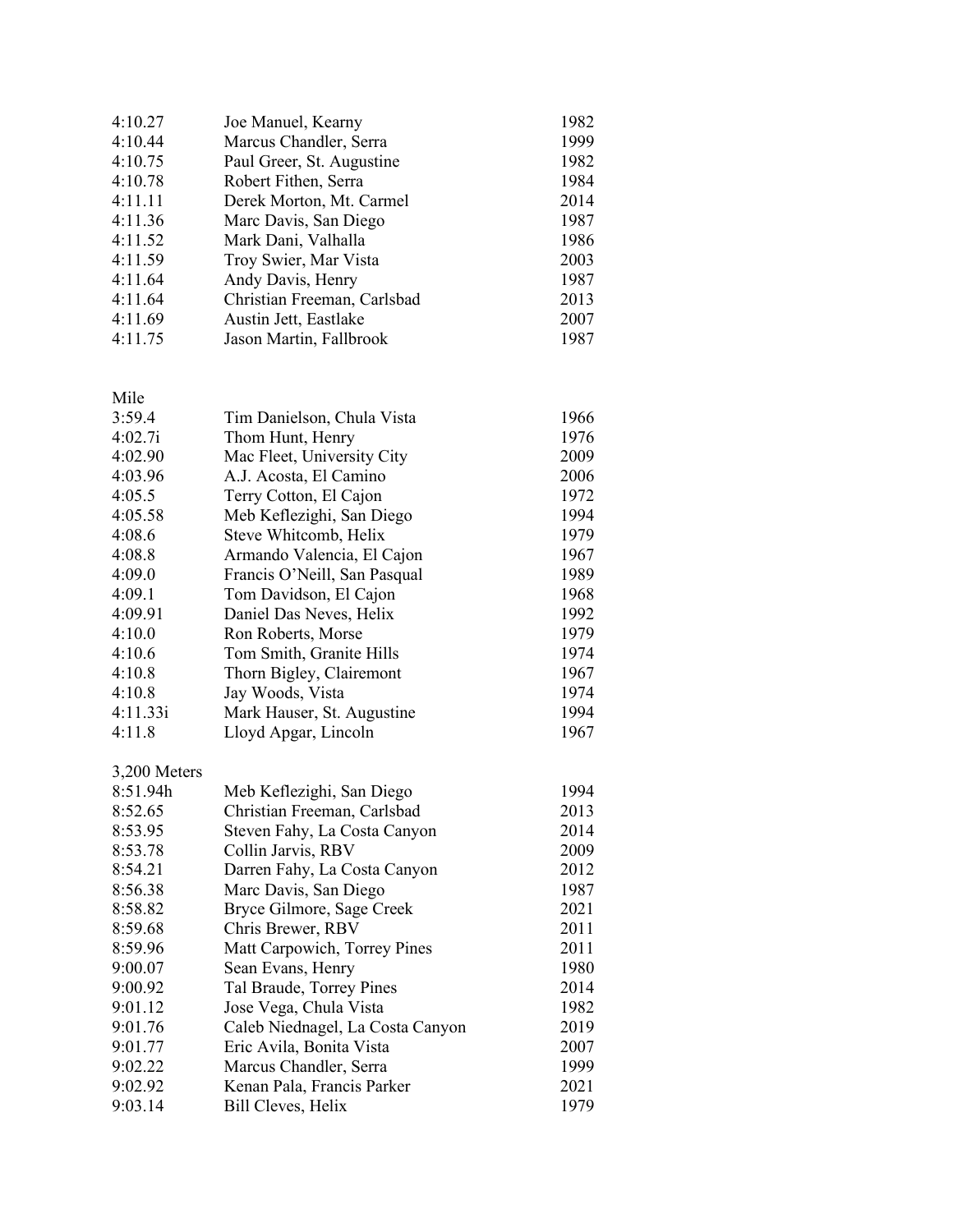| 9:03.2                          | Rich Brownsberger, Valhalla                                 | 1988         |
|---------------------------------|-------------------------------------------------------------|--------------|
| 9:03.79                         | Mac Fleet, University City                                  | 2009         |
| 9:03.95                         | Ellis Del Sol, Hilltop                                      | 1985         |
| 9:04.02                         | Daniel Das Neves, Helix                                     | 1992         |
| 9:05.09                         | Matt McInvale, Ramona                                       | 1999         |
| 9:06.32                         | Larry Henderson, Mira Mesa                                  | 1996         |
| 9:06.35                         | Devin Elizondo, Mission Bay                                 | 1994         |
| 9:06.63                         | Nathan Williams, Carlsbad                                   | 2015         |
| 9:06.90                         | Trevor Siniscalchi, Westview                                | 2015         |
| 9:07.27                         | Jonathan Velasco, Mission Hills                             | 2019         |
| 9:07.87                         | Jake Richardson, Point Loma                                 | 2021         |
| 9:07.99                         | Eric Causey, La Costa Canyon                                | 2012         |
| 9:08.14                         | Nazario Romero, San Pasqual                                 | 1992         |
| 9:08.29                         | Babey Wagnew, Helix                                         | 2004         |
| 9:08.34                         | Pat Green, La Jolla                                         | 1984         |
| 9:08.56                         | Travis Laird, San Marcos                                    | 2000         |
|                                 |                                                             |              |
| 2-Mile                          |                                                             |              |
| 8:45.2                          | Thom Hunt, Henry                                            | 1976         |
| 8:46.32                         | A.J. Acosta, El Camino                                      | 2006         |
| 8:49.1i                         | Mark Dani, Valhalla                                         | 1986         |
| 8:53.8                          | Dale Fleet, Clairemont                                      | 1971         |
| 8:54.8                          | Terry Cotton, El Cajon                                      | 1972         |
| 8:55.4                          | Tim Danielson, Chula Vista                                  | 1966         |
| 8:59.6                          | Kirk Pfeffer, Crawford                                      | 1974         |
| 9:00.8                          | Ed Mendoza, Helix                                           | 1971         |
| 9:01.0                          | Otis Martin, Lincoln                                        | 1967         |
| 9:01.4                          | Armando Valencia, El Cajon                                  | 1967         |
| 9:02.2                          | Tom Davidson, El Cajon                                      | 1968         |
| 9:03.6                          | Don Olson, Monte Vista                                      | 1967         |
| 9.03.6                          | Jeff Woodland, La Jolla                                     | 1979         |
| 9:05.0                          | <b>Rick Rose</b><br>Helix                                   | 1979         |
|                                 |                                                             |              |
| 110 Meter High Hurdles<br>13.86 | Reggie DePass, Montgomery                                   | 1997         |
| 13.92                           | Jacob Hare, Scripps Ranch                                   |              |
| 13.96                           | Kevin Finley, Granite Hills                                 | 2011<br>2010 |
| 13.98                           | Jeff Hunter, Granite Hills                                  | 2001         |
| 14.03                           | Bryon Barmer, Helix                                         | 2004         |
| 14.06                           | Devon Alvarado, RBV                                         | 2016         |
| 14.08                           | Bobby Salimi, Rancho Bernardo                               | 2000         |
| 14.09                           | Julian Todd-Borden, La Costa Canyon                         | 2012         |
| 14.13                           | Ronald Brookins, Helix                                      | 2007         |
| 14.14                           |                                                             |              |
|                                 | Elijah Muhammad, Morse                                      | 2009         |
| 14.16<br>14.19                  | Devin Hickey, Vista                                         | 2011<br>1995 |
| 14.21                           | Jake Kuritz, Torrey Pines                                   | 2011         |
| 14.22                           | Devin Saunders, Rancho Bernardo<br>Isiah Jackson, El Camino | 2012         |
|                                 |                                                             | 2021         |
| 14.23<br>14.25                  | Maxwell Jefferson, Poway<br>Steve Forte, El Camino          | 1995         |
| 14.28                           | Blake Frazier, University City                              | 2002         |
|                                 |                                                             |              |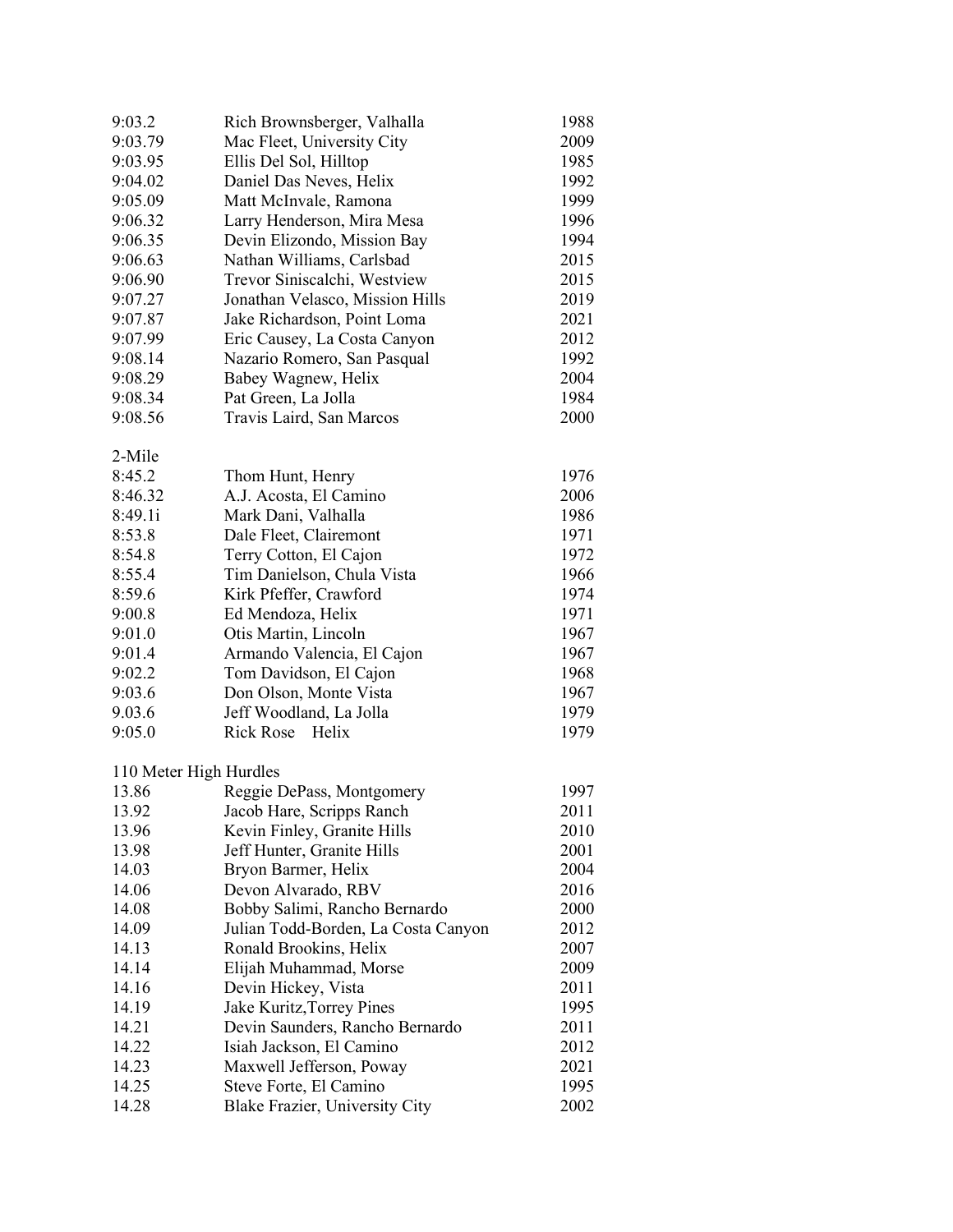| 14.30                 | Ramsey Hopkins, Torrey Pines        | 2009 |
|-----------------------|-------------------------------------|------|
| 14.31                 | Tony Golston, Pt. Loma              | 1999 |
| 14.31                 | Keith Williams, Escondido           | 1991 |
| 14.33                 | Travis Knox, San Dieguito           | 1984 |
| 14.37                 | Jacob James, Granite Hills          | 2012 |
| 14.38                 | Chris Jones, Morse                  | 1990 |
| 14.38                 | DarNell Talbert, Mt. Carmel         | 2001 |
| 14.39                 | Ben Hartinger, San Pasqual          | 2013 |
| 14.41                 | Shane Martin, Eastlake              | 2014 |
| 14.42                 | Grant Zebold, Cathedral Catholic    | 2012 |
| 14.43                 | Tyler Saikhon, EC Southwest         | 2018 |
| 14.43                 | David Klarer, Steele Canyon         | 2009 |
| 14.43                 | Eric Bell, Castle Park              | 1991 |
|                       |                                     |      |
| 110 Yard High Hurdles |                                     |      |
| 14.0                  | Bruce Mitchell, El Camino           | 1981 |
| 14.0                  | Jeff Smith, Serra                   | 1982 |
| 14.1                  | Ted Scales, Lincoln                 | 1966 |
| 14.1                  | David Edwards, Lincoln              | 1966 |
| 14.1                  | Marion Franklin, Lincoln            | 1969 |
| 14.1                  | Mike Person, Kearny                 | 1972 |
| 14.1                  | Robert Mosley, Oceanside            | 1973 |
| 14.1                  | Willie Banks, Oceanside             | 1974 |
| 14.2                  | Ed Johnson, Oceanside               | 1968 |
| 14.2                  | Doug Jones, Lincoln                 | 1968 |
|                       |                                     |      |
|                       | 300 Meter Intermediate Hurdles      |      |
| 36.25                 | Jeff Hunter, Granite Hills          | 2001 |
| 36.44                 | Kevin Jones, Mt. Miguel             | 1988 |
| 36.82                 | Felix Sanchez, University City      | 1995 |
| 36.98                 | Tony Golston, Pt. Loma              | 1999 |
| 37.00                 | Tracy Smith, RBV                    | 1997 |
| 37.04hc               | Keith Williams, Escondido           | 1991 |
| 37.18                 | Kevin Finley, Granite Hills         | 2010 |
| 37.20                 | Jay Taylor, St. Augustine           | 1985 |
| 37.22                 | Reggie DePass, Montgomery           | 1996 |
| 37.27                 | Bobby Salimi, Rancho Bernardo       | 2000 |
| 37.34                 | Brandon Bornes, RBV                 | 2003 |
| 37.38                 | Jake Hare, Scripps Ranch            | 2011 |
| 37.45                 | Devon Alvarado, RBV                 | 2016 |
| 37.45                 | Grant Zebold, Cathedral Catholic    | 2012 |
| 37.47                 | Brian Fell, Rancho Bernardo         | 1995 |
| 37.61                 | Alex Allen, Mt. Carmel              | 2011 |
| 37.65                 | Brandon Howard, Steele Canyon       | 2013 |
| 37.81                 | Josh Farmer, Rancho Bernardo        | 2018 |
| 37.88                 | Leyikun Solomon, Grossmont          | 2019 |
| 37.89                 | Chris Jones, Morse                  | 1990 |
| 37.92                 | Jake Kuritz, Torrey Pines           | 1995 |
| 37.95                 | Julian Todd-Borden, La Costa Canyon | 2012 |
| 37.98                 | Steve Forte, El Camino              | 1994 |
| 37.98                 | Roberto Archibold, Monte Vista      | 2006 |
|                       |                                     |      |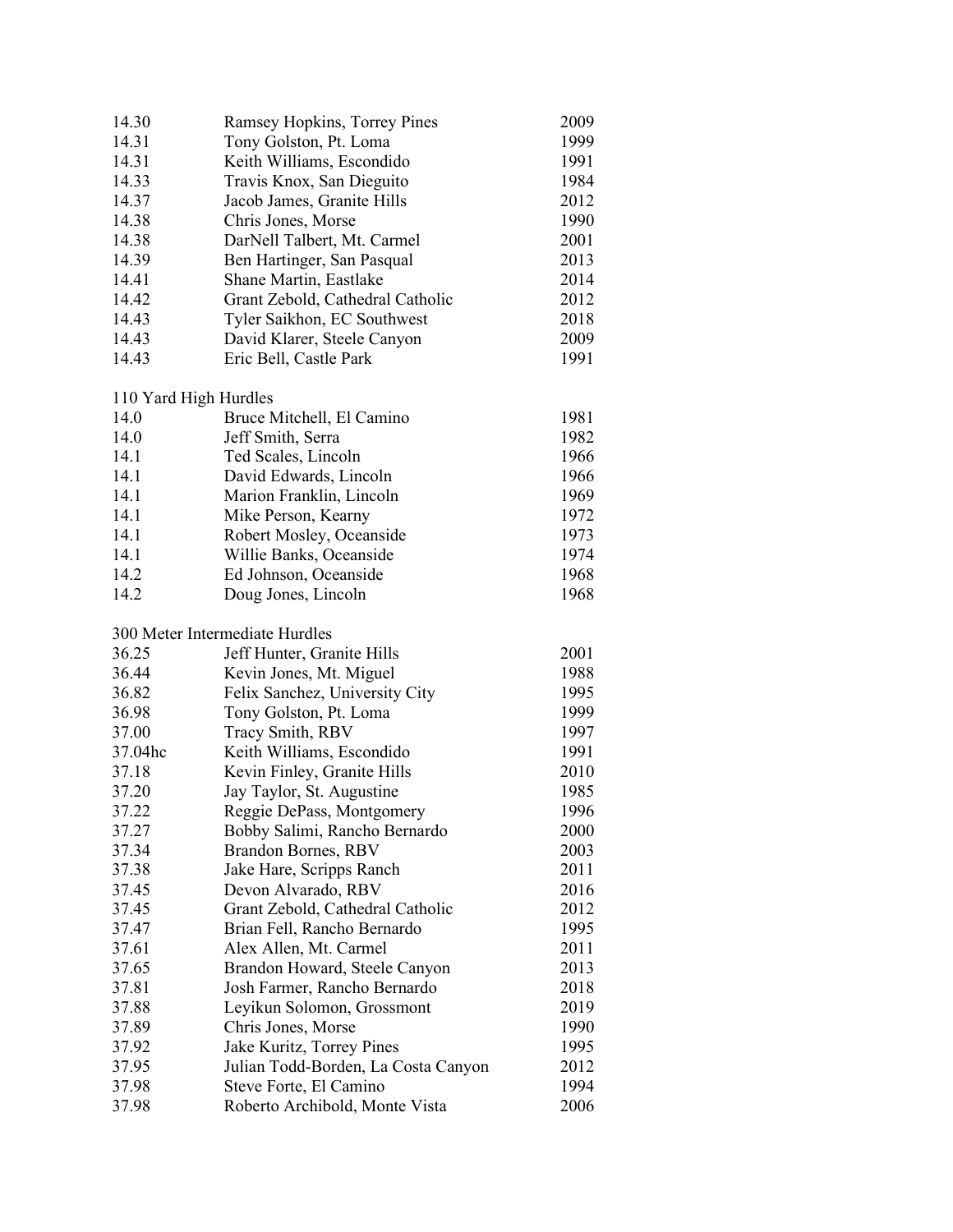| 38.03           | Marcus Vasquez, Otay Ranch      | 2008 |
|-----------------|---------------------------------|------|
| 38.05           | Terry Herron, Oceanside         | 1985 |
| 38.06           | Devin Saunders, Rancho Bernardo | 2011 |
| 38.08           | Maxwell Jefferson, Poway        | 2021 |
| 38.12           | Chase Peterson, Canyon Crest    | 2012 |
| 38.14           | Cooper Bibbs, Oceanside         | 2016 |
| 38.14h          | Dexter Monroe, Henry            | 1989 |
| 38.21           | Tyrae Jones, El Camino          | 2002 |
| 38.24h          | Travis Knox, San Dieguito       | 1985 |
| 38.24h          | Jarrel Davis, El Camino         | 2005 |
| 38.26           | Mike Cunningham, West Hills     | 2002 |
| 38.27           | Bryon Barmer, Helix             | 2003 |
| 38.29           | DarNell Talbert, Mt. Carmel     | 2000 |
| 38.30           | Cory Dart, Granite Hills        | 2003 |
| 38.34           | Isiah Jackson, El Camino        | 2012 |
| 38.36           | Tyler Saikhon, EC Southwest     | 2018 |
| 38.36           | Kurt Hurley, Carlsbad           | 2003 |
| 38.37           | David Klarer, Steele Canyon     | 2009 |
| 38.39           | Ahmed Dent, Mira Mesa           | 1990 |
| 38.40           | Sadat Piggee, Castle Park       | 1994 |
| 38.40           | Tyler Nelson, Del Norte         | 2014 |
| 38.44           | Ben Hartinger, San Pasqual      | 2013 |
| 38.44h          | Mario O'Conner, Escondido       | 1989 |
| 38.44h          | Osmond Swanegan, Morse          | 1986 |
| 38.47           | Devin Hickey, Vista             | 2010 |
| 38.47           | James Travis, Orange Glen       | 1998 |
| 38.49           | Bruce Stone, University City    | 1986 |
| 400 Meter Relay |                                 |      |
| 40.65           | University City                 | 1998 |
| 41.00           | Helix                           | 2002 |
| 41.00           | Helix                           | 2003 |
| 41.00           | El Camino                       | 1994 |
| 41.05           | University City                 | 2000 |
| 41.06           | Morse                           | 1997 |
| 41.16           | <b>Granite Hills</b>            | 2001 |
| 41.17           | Helix                           | 2001 |
| 41.22           | Morse                           | 1995 |
| 41.23           | University City                 | 2001 |
| 41.24           | University City                 | 1999 |
| 41.25           | San Diego                       | 1999 |
| 41.30           | El Camino                       | 1995 |
| 41.34           | University City                 | 1997 |
| 41.40           | University City                 | 1996 |
| 41.41           | Morse                           | 1998 |
| 41.45           | Poway                           | 2014 |

41.46 Morse 2001

41.46 Morse 1996<br>41.51 University City 2002<br>41.52 University City 1994 41.51 University City 2002 41.52 University City 1994 41.56 Mission Hills 2021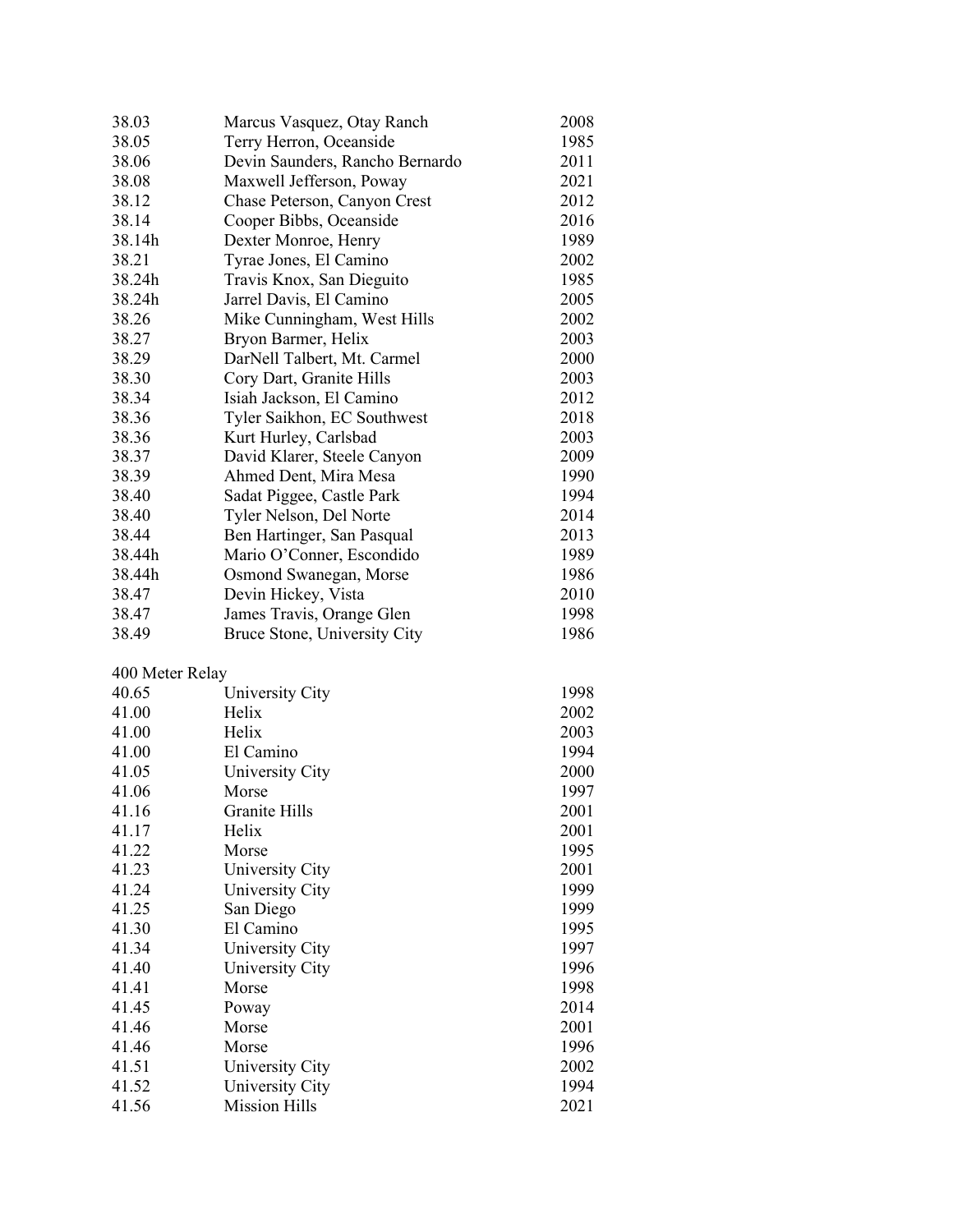| 41.59             | University City      | 1995 |
|-------------------|----------------------|------|
| 41.59             | Rancho Buena Vista   | 1995 |
| 41.60             | San Diego            | 1994 |
| 41.62             | Morse                | 1988 |
| 41.65             | Mt. Carmel           | 2016 |
| 41.67             | Rancho Bernardo      | 2011 |
| 41.69             | Crawford             | 1987 |
| 41.69             | Lincoln              | 1990 |
| 41.72             | <b>Steele Canyon</b> | 2008 |
| 41.82             | Morse                | 2017 |
| 41.84             | Morse                | 1990 |
| 41.86             | Helix                | 2003 |
| 41.86             | University City      | 1993 |
| 41.87             | <b>Granite Hills</b> | 2014 |
|                   | Madison              |      |
| 41.88             |                      | 2019 |
| 41.88             | Serra                | 1982 |
| 41.88             | Rancho Bernardo      | 1995 |
| 41.90             | St. Augustine        | 2018 |
| 41.90             | Escondido            | 2007 |
| 41.90             | Lincoln              | 2000 |
| 41.90             | El Camino            | 1993 |
| 440 Yard Relay    |                      |      |
| 41.5              | Lincoln              | 1968 |
| 41.5              | Oceanside            | 1968 |
| 41.5              | San Diego            | 1971 |
| 41.5              | Crawford             | 1975 |
| 1,600 Meter Relay |                      |      |
| 3:10.80           | Morse                | 1996 |
| 3:14.54           | Morse                | 1987 |
| 3:14.69           | Henry                | 1994 |
| 3:15.08           | Morse                | 1998 |
| 3:15.46           | Steele Canyon        | 2009 |
| 3:15.48           | University City      | 1995 |
| 3:15.54           | Morse                | 1987 |
| 3:15.66           | Lincoln              | 2008 |
| 3:15.77           | Morse                | 1985 |
|                   |                      |      |
| 3:15.78           | Poway                | 2013 |
| 3:16.11           | Mt. Miguel           | 1988 |
| 3:16.23           | Helix                | 2003 |
| 3:16.34           | University City      | 2003 |
| 3:16.56           | <b>Granite Hills</b> | 2001 |
| 3:16.60           | Mt. Miguel           | 2011 |
| 3:16.73           | University City      | 2002 |
| 3:16.77           | Morse                | 1995 |
| 3:17.07           | Mira Mesa            | 1990 |
| 3:17.09           | Ramona               | 2010 |
| 3:17.17           | Morse                | 1999 |
| 3:17.30           | Serra                | 2000 |
| 3:17.35           | Scripps Ranch        | 2011 |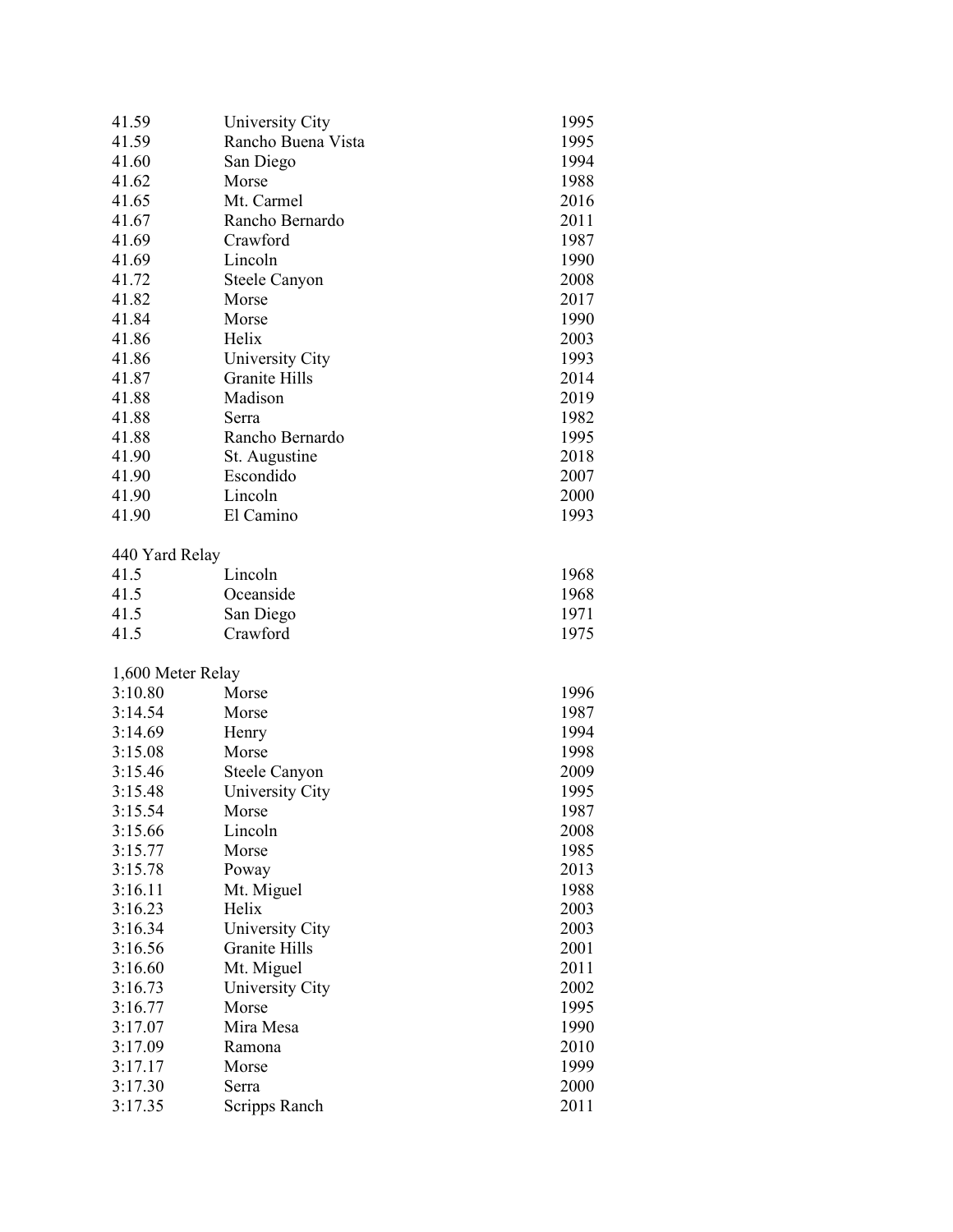| $6-9$             | Dean Owens, El Cajon           | 1970 |
|-------------------|--------------------------------|------|
| $6-9$             | Johnny Green, Lincoln          | 1979 |
| $6-9$             | Jason Gatewood, RBV            | 1999 |
| $6-9$             | Desi Burt, Serra               | 2004 |
| $6 - 9$           | Nelson Rosario, El Camino      | 2007 |
| $6 - 9$           | Aaron McCalmont, Granite Hills | 2008 |
| $6-9$             | Alex Templeton, Poway          | 2009 |
| $6 - 9$           | Brandon Green, Bonita Vista    | 2012 |
| $6-9$             | Tyler Arroyo, Westview         | 2014 |
| $6-9$             | Cedell Morris, Steele Canyon   | 2015 |
| $6-9\frac{1}{4}$  | Brian Negrete, El Cajon        | 1988 |
| $6-9\frac{1}{4}$  | Jim Geddes, La Jolla           | 1973 |
| $6-9\frac{1}{4}$  | Tim Brown, Morse               | 1967 |
| $6-9\frac{1}{4}$  | Phil Singleton, San Diego      | 1967 |
| $6-9\frac{3}{4}$  | Brett Edmondson, Santana       | 1983 |
| $6-9\frac{3}{4}$  | Ed Hanks, Hoover               | 1964 |
| $6-10$            | Chris Staton, Henry            | 2000 |
| $6 - 10$          | Matt Farmer, Monte Vista       | 1987 |
| $6 - 10$          | Kelly Watkins, San Diego       | 1982 |
| $6 - 10$          | Alex Williams, El Camino       | 1978 |
| $6 - 10$          | Greg LaCoste, Henry            | 1976 |
| $6 - 10$          | Deante Kemper, Serra           | 2011 |
| $6-10\frac{1}{4}$ | Nathan Gwozdz, La Jolla        | 2005 |
| $7-0$             | Eric Hollins, Escondido        | 1998 |
| $7-0$             | Keno White, Rancho Bernardo    | 2002 |
| $7-0$             | Tyler Jordan, Ramona           | 2010 |
| $7-0$             | Brandon Ford, Mt. Carmel       | 2011 |
| $7-01/4$          | Jerry Culp, Oceanside          | 1970 |
| $7-1$             | Tynan Murray, Poway            | 2008 |
| $7 - 2$           | Frank Schiefer, Madison        | 1979 |
| High Jump         |                                |      |
|                   |                                |      |
| 3:18.7            | Helix                          | 1978 |
| 3:18.6            | Helix                          | 1968 |
| 3:16.8            | Morse                          | 1974 |
| 3:16.4            | Morse                          | 1977 |
| 3:15.5            | Lincoln                        | 1968 |
| 3:14.8            | Morse                          | 1979 |
| Mile Relay        |                                |      |
|                   |                                |      |
| 3:18.86           | San Diego                      | 1994 |
| 3:18.63           | Patrick Henry                  | 1989 |
| 3:18.59           | Mira Mesa                      | 1991 |
| 3:18.45           | Rancho Bernardo                | 2000 |
| 3:18.00           | West Hills                     | 2000 |
| 3:17.96           | Helix                          | 2001 |
| 3:17.63           | Lincoln                        | 1994 |
| 3:17.54           | <b>Steele Canyon</b>           | 2012 |

| $17-2$ | Garrett Brown, La Costa Canyon | 2021 |
|--------|--------------------------------|------|
|--------|--------------------------------|------|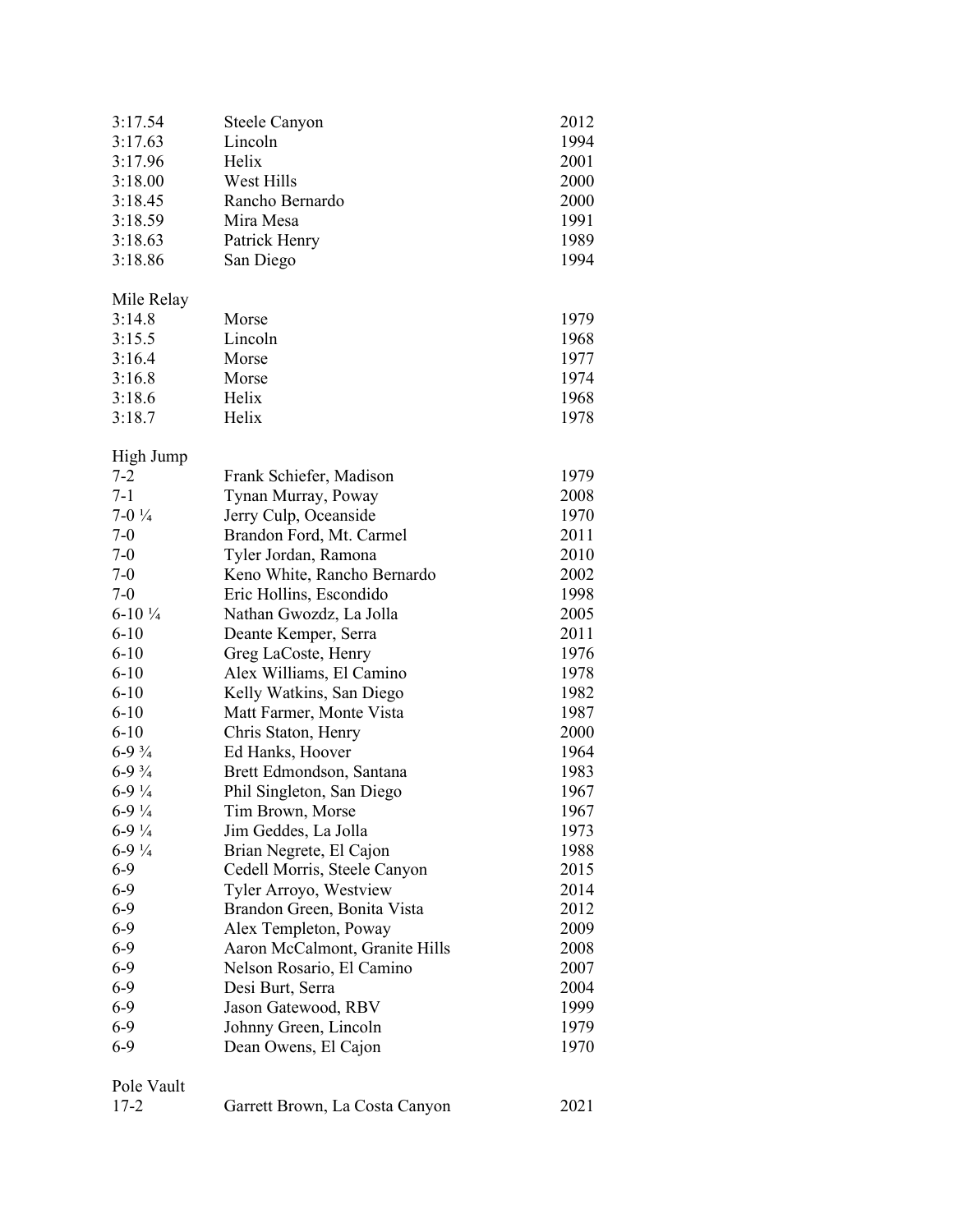| $16 - 8$            | Derek Scott, El Camino          | 2005 |
|---------------------|---------------------------------|------|
| $16-6$              | Jeff Coover, La Jolla           | 2005 |
| $16-6$              | Scott Finley, Granite Hills     | 2005 |
| $16-6$              | Kyle Pater, Mt. Carmel          | 2013 |
| $16-5$              | Jacob Rice, Rancho Bernardo     | 2019 |
| $16 - 5$            | Kevin Ward, San Dieguito        | 2018 |
| $16 - 5$            | Kyle Brown, La Costa Canyon     | 2016 |
| $16-4$              | Mike Brown, Torrey Pines        | 1995 |
| $16-3$              | Connor Rouse, Vista             | 2012 |
| $16-2$              | Travis Offner, Mt. Carmel       | 2000 |
| $16-1$              | Billy Matthies, Rancho Bernardo | 2003 |
| $16-1$              | Pat Alduenda, Ramona            | 1987 |
| $16-0$              | Eli Hamson, Poway               | 2016 |
| $16-0$              | Xander Law, Otay Ranch          | 2013 |
| $16-0$              | Ryan Zacchelli, Rancho Bernardo | 2012 |
| $16-0$              | Matt Steverson, Rancho Bernardo | 2004 |
| $15-9$              | Zach Volpe, San Marcos          | 2019 |
| $15-9$              | Charlie Bush, Poway             | 2014 |
| $15-9$              | Dillon Fox, La Costa Canyon     | 2010 |
| $15-9$              | Jonathon Hori, Escondido        | 2004 |
| $15-9$              |                                 | 1993 |
|                     | Chris Buddin, Orange Glen       |      |
| $15-9$              | Dan Shimooka, San Pasqual       | 1995 |
| $15-9$              | Matt Poirier, Mt. Carmel        | 1995 |
| $15 - 8$            | Ryan McClain, Escondido         | 2003 |
| $15 - 8$            | Adrian Ruark, Point Loma        | 2002 |
| $15 - 8$            | Jonathon Takahashi, Grossmont   | 2000 |
| $15 - 8$            | Andy Sullivan, Rancho Bernardo  | 2006 |
| $15 - 7$            | Arran Fahy, Vista               | 2021 |
| $15 - 7$            | Tristan Zawadzki, Patrick Henry | 2015 |
| $15 - 7$            | Zack Miller, Rancho Bernardo    | 2003 |
| $15 - 7$            | Matt Lehman, San Dieguito       | 1988 |
| $15 - 7$            | Jason Rice, Fallbrook           | 1993 |
| $15 - 7$            | Trevor Sheldon, Mission Hills   | 2017 |
| $15-6$              | Anthony LaScala, Mt. Carmel     | 2016 |
| $15-6$              | Ryan Thomsen, Calvin Christian  | 2016 |
| $15-6$              | Jay Rafail, Vista               | 1987 |
| $15-6$              | Rick Lotterer, San Pasqual      | 1988 |
| $15-6$              | Sean Daley, Vista               | 1999 |
| $15-6$              | Sejoon Park, Rancho Bernardo    | 2005 |
| $15-6$              | Cory Phallen, Rancho Bernardo   | 2006 |
| $15-6$              | Nate Will, Rancho Bernardo      | 2008 |
| $15-6$              | Zack Logan, Rancho Bernardo     | 2011 |
| $15-6$              | Evan Dudley, Poway              | 2020 |
| Long Jump           |                                 |      |
| $25 - 5\frac{1}{4}$ | Doyle Steel, San Diego          | 1966 |
| $25 - 5$            | Jerome Price, University City   | 1989 |
| $25-1\frac{1}{4}$   | Dokie Williams, El Camino       | 1978 |
| $24 - 11$           | Lewis King, Lincoln             | 1967 |
| 24-9                | Derrell Hutsona, Helix          | 2003 |
| $24-9$              | Arnold Tripp, Crawford          | 1959 |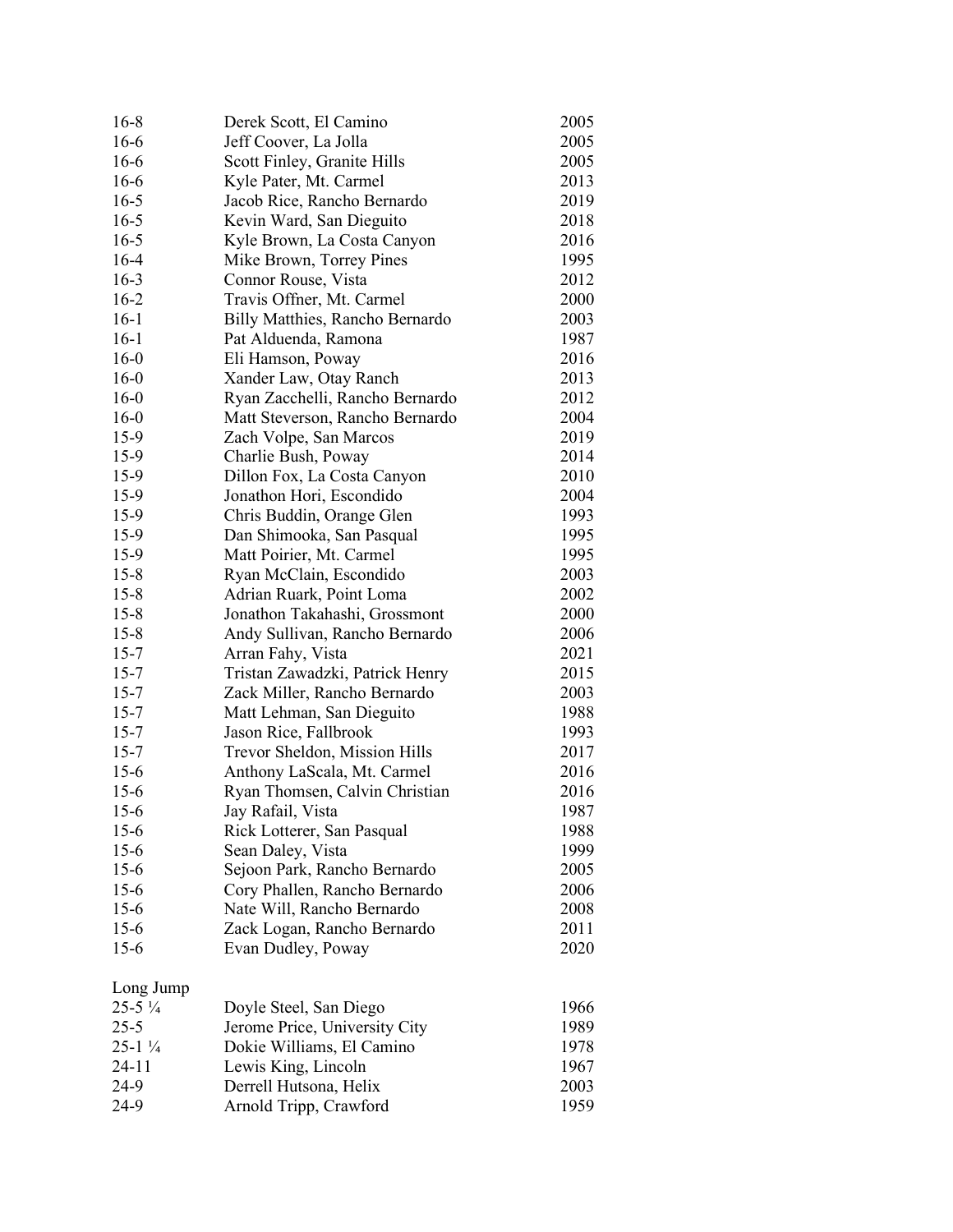| $24 - 8\frac{1}{2}$ | Jaecob Snow, El Camino                           | 2011 |
|---------------------|--------------------------------------------------|------|
| $24 - 8\frac{1}{2}$ | Nelson Rosario, El Camino                        | 2008 |
| $24-6\frac{1}{4}$   | Tom Brown, Castle Park                           | 1989 |
| $24-6$              | Chevy King, Castle Park                          | 2012 |
| $24-6$              | Demetrious Westbrooks, Morse                     | 2003 |
| $24 - 5\frac{3}{4}$ | James Kennedy, Lincoln                           | 1962 |
| $24 - 5\frac{1}{2}$ | Jalyn Jackson, Eastlake                          | 2018 |
| $24 - 5\frac{1}{2}$ | Pierre Frazier, Hoover                           | 1965 |
| $24 - 5\frac{1}{2}$ | Matthew DeRoos, Tri-City Christian               | 2017 |
| $24 - 5$            | Tanner Battikha, St. Augustine                   | 2016 |
| $24 - 4$            | Bouncy Moore, San Diego                          | 1968 |
| $24 - 4$            | Markel Noble, Palo Verde                         | 2016 |
| $24-3\frac{3}{4}$   | Dan Herman, Granite Hills                        | 1998 |
| $24 - 3\frac{1}{2}$ | Sydney Rush-Dunigan, Point Loma                  | 2013 |
| $24 - 2\frac{3}{4}$ | Willie Banks, Oceanside                          | 1974 |
| $24 - 2\frac{1}{2}$ | Gary Lee, Hoover                                 | 2007 |
| $24 - 2$            | Scott Hammond, Lincoln                           | 1990 |
| $24 - 2$            | Corri Moore, Monte Vista                         | 1993 |
| $24 - 2$            | Charles James, Morse                             | 1997 |
| $24 - 2$            | Hansell Wilson, Valhalla                         | 2011 |
| $24-0.3/4$          | Willie Steele, Hoover                            | 1941 |
| $24-0.3/4$          | Eugene Gunn, Oceanside                           | 1981 |
| $24-0\frac{1}{2}$   | Jordan Miller, Oceanside                         | 2015 |
| $24-0\frac{1}{4}$   | Ken Tucker, Lincoln                              | 1959 |
| $24-0$              |                                                  | 1956 |
| $24-0$              | Luther Hayes, Lincoln<br>George Williams, Kearny | 1958 |
| $24-0$              |                                                  | 1966 |
| $24-0$              | Arnie Robinson, Morse                            |      |
|                     | Tony Hamilton, Castle Park                       | 1978 |
| $24-0$              | Ray Howard, Montgomery                           | 1979 |
| $24-0$              | Gary Taylor, Morse                               | 1992 |
| $24-0$              | Kenan Christon, Madison                          | 2019 |
| Triple Jump         |                                                  |      |
| $52-0$              | Von Ware, RBV                                    | 1994 |
| $51-3$              | Willie Banks, Oceanside                          | 1974 |
| $51-2\frac{1}{2}$   | Dokie Williams, El Camino                        | 1977 |
| $51-2$              | Lenny McGill, Orange Glen                        | 1989 |
| $50 - 5\frac{1}{2}$ | Damon Carson, San Diego                          | 1988 |
| 50-5 $\frac{1}{2}$  | Draper Rivers, Morse                             | 1997 |
| 50-3 $\frac{1}{2}$  | Charles Huff, La Jolla                           | 1988 |
| 49-10 $\frac{1}{4}$ | Jalyn Jackson, Eastlake                          | 2018 |
| $49-93/4$           | Tyrone Pope, El Camino                           | 1983 |
| $49 - 8\frac{3}{4}$ | Keno White, Rancho Bernardo                      | 2002 |
| 49-8 1/2            | Cary Taylor, Morse                               | 1992 |
| 49-7 $\frac{1}{2}$  | Tyriff Rudder, Mt. Miguel                        | 1997 |
| 49-6 $\frac{1}{2}$  | Marquis Roberts, Otay Ranch                      | 2011 |
| $49-4\frac{3}{4}$   | Karlin Stewart, Mt. Miguel                       | 2006 |
| 48-9                | Stefan McClure, Vista                            | 2010 |
| 49-3 $\frac{1}{2}$  | Tony Ortiz, Helix                                | 2000 |
| $48-11\frac{1}{4}$  | Reggie Mitchell, Sweetwater                      | 1994 |
| $48 - 10$           | Alan Osborne, El Cajon                           | 1982 |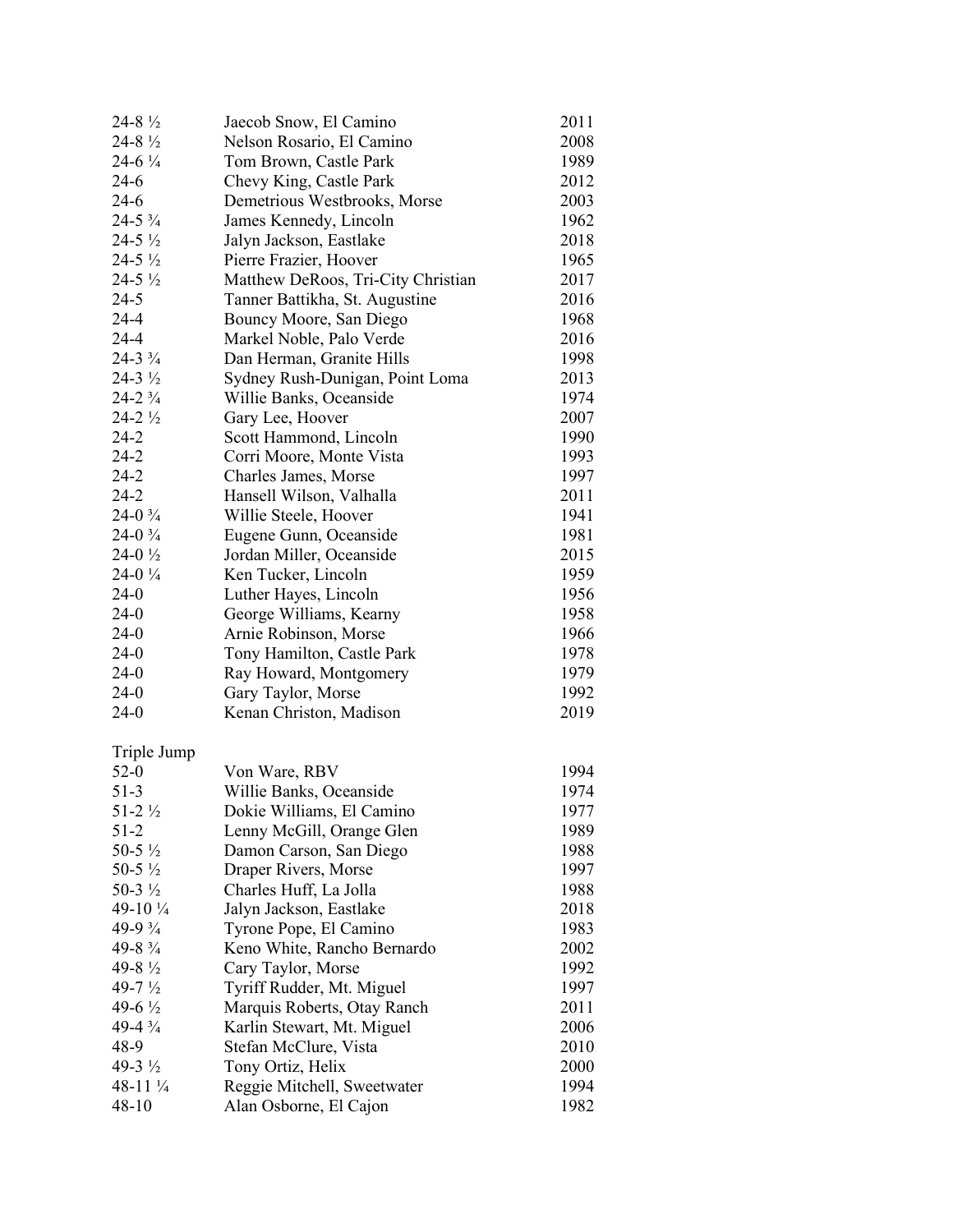| 48-9 $\frac{1}{2}$   | Jordan Hines, Eastlake            | 2011 |
|----------------------|-----------------------------------|------|
| $48 - 8\frac{3}{4}$  | Craig Montgomery, El Camino       | 1978 |
| $48 - 8$             | Kevin Dodds, Oceanside            | 2013 |
| $48 - 8$             | Terry Sweet, Morse                | 1991 |
| 48-6 $\frac{1}{2}$   | Travis Johnson, Morse             | 2010 |
| $48-6$               | Altan Mitchell, Point Loma        | 2019 |
| $48 - 4$             | Joey Hauser, Vista                | 2003 |
| $48 - 4$             | Jordan Miller, Oceanside          | 2015 |
| $48 - 3$             | Trandon Harvey, Sweetwater        | 2001 |
| $48 - 3$             | Nelson Rosario, El Camino         | 2006 |
| $48 - 2$             | Anthony Sanford, Lincoln          | 1996 |
| $48 - 2$             | Franklin Gladney, El Camino       | 2005 |
| $48 - 2$             | Justin Malishan, Mission Hills    | 2010 |
| <b>Shot Put</b>      |                                   |      |
| $76 - 2$             | Brent Noon, Fallbrook             | 1990 |
| $66-3\frac{1}{2}$    | Darius Savage, Morse              | 2006 |
| $65-11\frac{1}{4}$   | Curt Hampton, El Cajon            | 1974 |
| $65-5\frac{1}{2}$    | Dotun Ogundeji, Madison           | 2014 |
| $64 - 11$            | Pete Schmock, San Dieguito        | 1968 |
| $64 - 11$            | Billy Joe Winchester, Mt. Miguel  | 1970 |
| $64 - 8$             | Dan Ames, El Capitan              | 1998 |
| $64-3\frac{1}{2}$    | George Brown, Granite Hills       | 1967 |
| $63-10\frac{3}{4}$   | Bernard Grady, Scripps Ranch      | 1999 |
| $63 - 4$             | Ken Pole, El Capitan              | 1978 |
| $63-3$               | Jared Bray, Mission Bay           | 2003 |
| $62 - 11\frac{1}{2}$ | Boldizsar Kocsor, University City | 2004 |
| $62 - 7\frac{1}{2}$  | Tony Sotelo, Ramona               | 1996 |
| $62 - 7\frac{1}{2}$  | Matt Gauthier, Valhalla           | 1978 |
| $61-11\frac{1}{2}$   | Charles Lenford, Oceanside        | 2016 |
| $61-10\frac{1}{2}$   | Vili Makihele, San Marcos         | 1998 |
| $61-6\frac{1}{4}$    | Ed Speed, Grossmont               | 1961 |
| $61-5\frac{3}{4}$    | Jim Wade, Grossmont               | 1957 |
| $61-4$               | Brian Boggess, El Capitan         | 1986 |
| $61-2\frac{1}{4}$    | David Spates, Monte Vista         | 2008 |
| $60-10\frac{1}{2}$   | Greg Baer, Grossmont              | 1973 |
| 60-10                | Dick Verdon, Hoover               | 1957 |
| $60-9$               | Doug Nelson, Helix                | 1964 |
| $60 - 8$             | Mark Malone, El Cajon             | 1976 |
| $60 - 5$             | Taras Rhode, Fallbrook            | 1998 |
| $60-4\frac{1}{2}$    | Dick Bronson, Grossmont           | 1954 |
| $60 - 3\frac{1}{4}$  | Steve Dougherty, Mt. Miguel       | 1969 |
| $60-2\frac{1}{2}$    | Mark Bailey, Helix                | 1979 |
| $60-1\frac{1}{4}$    | John Pottinger, Helix             | 1961 |
| 60-0 $\frac{1}{2}$   | Blake Asbill, Carlsbad            | 2009 |

| Discus |                           |      |
|--------|---------------------------|------|
| 212-1  | Darius Savage, Morse      | 2006 |
| 206-5  | Daniel Schaerer, Bishop's | 2004 |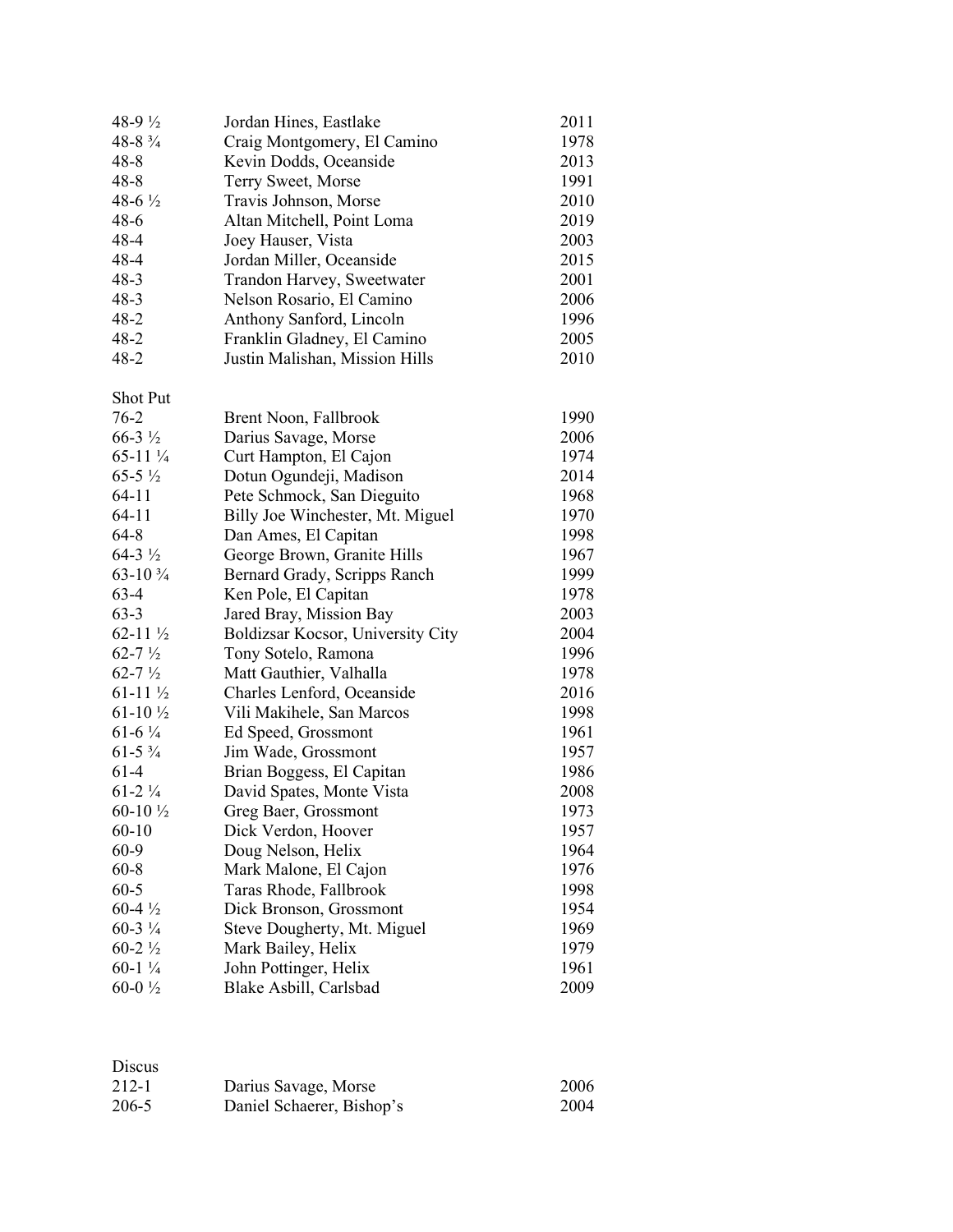| $200 - 8$ | Brent Noon, Fallbrook             | 1990 |
|-----------|-----------------------------------|------|
| 199-9     | Dan Ames, El Capitan              | 1999 |
| 195-8     | Billy Joe Winchester, Mt. Miguel  | 1970 |
| 195-4     | Charles Lenford, Oceanside        | 2015 |
| 194-5     | Dotun Ogundeji, Madison           | 2014 |
| 194-4     | Brenden Song, West Hills          | 2013 |
| 194-1     | Thomas Hart, St. Augustine        | 2010 |
| 192-6     | Mark Malone, El Cajon             | 1976 |
| 191-3     | Brian Boggess, El Capitan         | 1986 |
| 191-2     | Matt Gauthier, Valhalla           | 1977 |
| 189-8     | George Liebe, Granite Hills       | 1995 |
| 188-10    | Mark Weber, El Camino             | 2007 |
| 188-10    | Travis Jones, Mira Mesa           | 2000 |
| 186-9     | Jonathon Ward, Poway              | 2000 |
| 185-7     | Mark Bailey, Helix                | 1979 |
| 183-10    | Phil Cookson, Grossmont           | 1980 |
| 183-4     | David Spates, Monte Vista         | 2008 |
| 183-3     | Mike Tull, Fallbrook              | 2006 |
| 183-0     | Nick Allotta, Rancho Bernardo     | 2003 |
| 182-11    | Mike Armstrong, University City   | 1999 |
| 182-9     | Kris Lettow, Helix                | 1976 |
| 181-9     | Bill Harvey, Vista                | 1973 |
| 180-7     | Connor Anderson, Ramona           | 2016 |
| 180-3     | Tooran Gilliam, San Diego         | 1997 |
| 180-2     | Tyler Ellis, Rancho Bernardo      | 2003 |
| 179-7     | Logan Peterson, Ramona            | 2010 |
| 178-3     | Tony Sotelo, Ramona               | 1996 |
| 178-2     | Jamal Newman, El Camino           | 2013 |
| 177-10    | Paul Holborn, Valhalla            | 1980 |
| 176-2     | Boldizsar Kocsor, University City | 2004 |
| Decathlon |                                   |      |
| 6963      | Josh Farmer, Rancho Bernardo      | 2018 |
| 6750      | Tyler Nelson, Del Norte           | 2014 |
| 6412      | Ryan Thomsen, Calvin              | 2016 |
| 6343      | Connor Luck, Mission Vista        | 2018 |
| 6314      | Zach Pedroza, Scripps Ranch       | 2016 |
| 6248      | Kevin Gatewood, RBV               | 1999 |
| 6215      | Matt Farmer, Monte Vista          | 1987 |
| 6211      | Grant Zebold, Cathedral Catholic  | 2012 |
| 6129      | Ivy Adair, Rancho Bernardo        | 2013 |
| 6017      | Charlie Bush, Poway               | 2014 |

### **State Champions**

Boys (Since 1915. No state championship meet in 2020 or 2021)

#### 100 Meters

| 2019 | Kenan Christon, Madison     | 10.30 |
|------|-----------------------------|-------|
| 1992 | Riley Washington, Southwest | 10.30 |
| 1977 | David Russell, Henry        | 9.61y |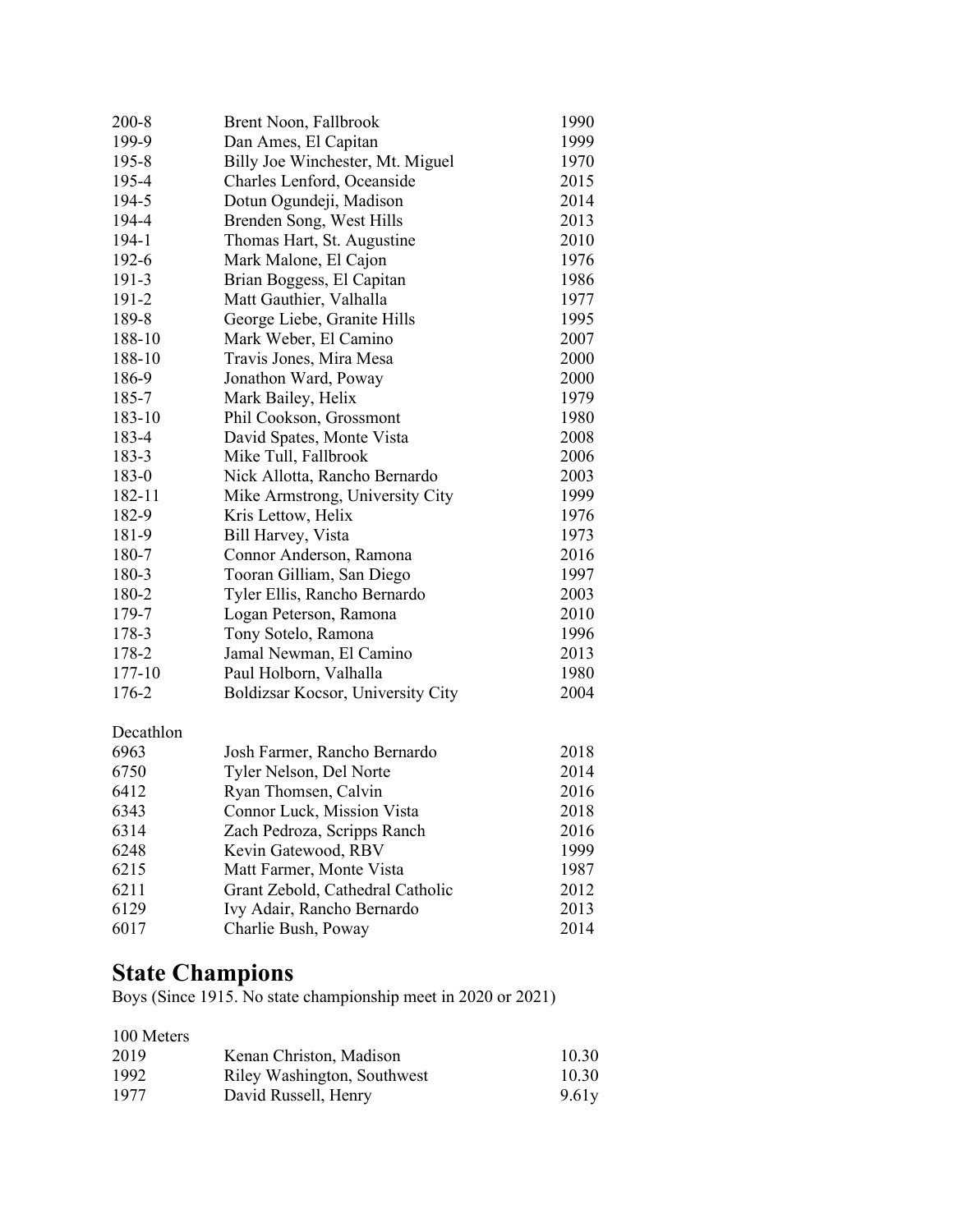| 1974       | Elijah Jefferson, Crawford  | 9.8y               |
|------------|-----------------------------|--------------------|
| 1973       | Elijah Jefferson, Crawford  | 9.6wy              |
| 1929       | Jimmy Willson, San Diego    | 9.8y               |
| 200 Meters |                             |                    |
| 2019       | Kenan Christon, Madison     | 20.69 <sub>w</sub> |
| 1977       | David Russell, Henry        | 20.97y             |
| 1941       | Glen Willis, San Diego      | 21.7               |
| 1929       | Jimmy Willson, San Diego    | 21.4y              |
| 400 Meters |                             |                    |
| 1979       | Tony Banks, Morse           | 47.28              |
| 1946       | Norm Stocks, San Diego      | 49.3y              |
| 1929       | Cotton Warburton, San Diego | 49.6y              |
| 800 Meters |                             |                    |
| 2012       | Alex Monsivaiz, Army-Navy   | 1:51.34            |
| 2008       | Charles Jock, Mission Bay   | 1:51.64            |
| 2005       | Jesse O'Brien, San Pasqual  | 1:53.71            |
| 1988       | Mark Senior, Mt. Miguel     | 1:51.37            |
| 1966       | Terry Rodgers, Hilltop      | 1:51.5y            |
| 1964       | Bob Hose, Madison           | 1:51.1y            |
| 1957       | Jim Cerveny, Mission Bay    | 1:52.7y            |

### 1,600 Meters

| 2012                     | Darren Fahy, La Costa Canyon | 4:08.78 |
|--------------------------|------------------------------|---------|
| 2009                     | Mac Fleet, University City   | 4:05.33 |
| 2006                     | A.J. Acosta, El Camino       | 4:04.94 |
| 2000                     | Evan Fox, West Hills         | 4:09.44 |
| 1999                     | Marcus Chandler, Serra       | 4:10.44 |
| 1994                     | Meb Keflezighi, San Diego    | 4:07.67 |
| 1992                     | Daniel Das Neves, Helix      | 4:09.54 |
| 1991                     | Daniel Das Neves, Helix      | 4:12.22 |
| 1989                     | Francis O'Neill, San Pasqual | 4:08.67 |
| 1966                     | Tim Danielson, Chula Vista   | 4:07.0y |
| 1965                     | Tim Danielson, Chula Vista   | 4:08.4y |
|                          |                              |         |
| 3,200 Meters             |                              |         |
| 2012                     | Darren Fahy, La Costa Canyon | 9:03.29 |
| 2007                     | Eric Avila, Bonita Vista     | 9:01.77 |
| 1994                     | Meb Keflezighi, San Diego    | 8:58.11 |
| 1971                     | Dale Fleet, Clairemont       | 8:53.8y |
|                          |                              |         |
| 110 High Hurdles         |                              |         |
| 1938                     | John Beiwaner, San Diego     | 15.3y   |
|                          |                              |         |
| 300 Intermediate Hurdles |                              |         |
| 2003                     | Brandon Bornes, RBV          | 37.34   |
| 2001                     | Jeff Hunter, Granite Hills   | 36.25   |
|                          |                              |         |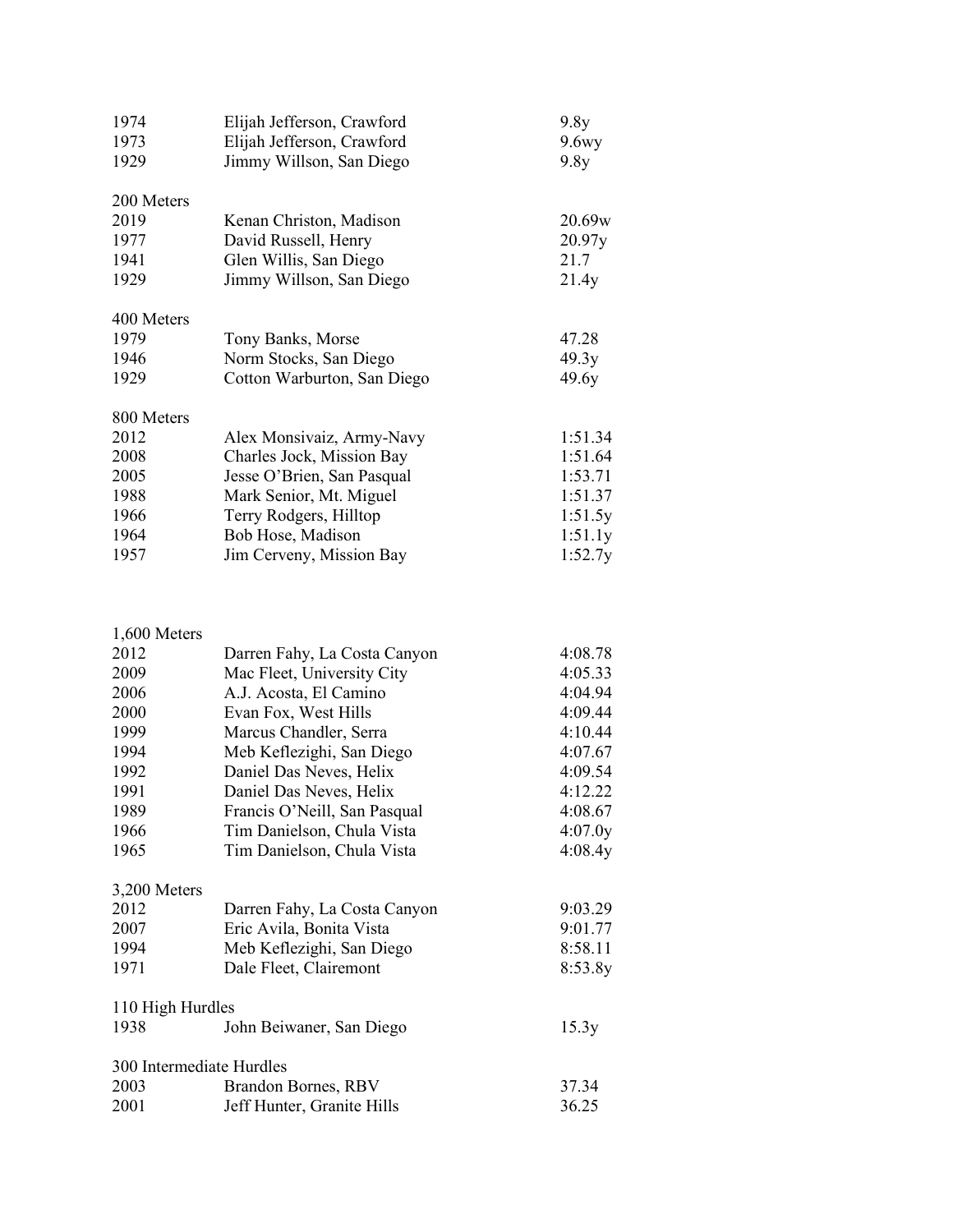| 1991            | Keith Williams, Escondido     | 37.28                |
|-----------------|-------------------------------|----------------------|
| 400 Relay       |                               |                      |
| 2001            | Helix                         | 41.17                |
| 1994            | El Camino                     | 41.16                |
| High Jump       |                               |                      |
| 2010            | Tyler Jordan, Ramona          | $6 - 11$             |
| 1970            | Jerry Culp, Oceanside         | $7-01/4$             |
| 1953            | Bernie Nelson, San Diego      | $6-4$                |
| 1918            | Harold Muller, San Diego      | $5 - 6$              |
| Pole Vault      |                               |                      |
| 1995            | Mike Brown, Torrey Pines      | $16-4$               |
| 1961            | Mike Graves, El Cajon Valley  | $14-21/4$            |
| 1956 $(Co)$     | Bill Logan, El Cajon Valley   | $13-6$               |
| 1929            | Bill Miller, San Diego        | $12-6$               |
| 1928            | Bill Miller, San Diego        | $12-9\frac{1}{2}$    |
| 1927            | Bill Miller, San Diego        | $12-0$               |
| $1926(4$ -way)  | Bill Hubbard, San Diego       | $12 - 4$             |
| 1923(Co)        | Harry Smith, San Diego        | $12 - 3 \frac{5}{8}$ |
| 1922            | Harry Smith, San Diego        | $11-11\frac{1}{2}$   |
| Long Jump       |                               |                      |
| 2003            | Derrell Hutsona, Helix        | 25-5 $\frac{3}{4}$ w |
| 1990            | Jerome Price, University City | $25 - 3\frac{1}{4}$  |
| 1978            | Dokie Williams, El Camino     | $25-1\frac{1}{4}$    |
| 1966            | Doyle Steele, San Diego       | $25 - 3\frac{1}{4}$  |
| 1962            | James Kennedy, Lincoln        | $24 - 5\frac{3}{4}$  |
| 1957            | Luther Hayes, Lincoln         | $23 - 8\frac{1}{2}$  |
| Triple Jump     |                               |                      |
| 2011            | Marques Roberts, Otay Ranch   | 49-6 $\frac{1}{2}$   |
| 1994            | Von Ware, RBV                 | $50-6$               |
| 1989            | Lenny McGill, Orange Glen     | $51-1\frac{1}{4}$    |
| 1978            | Dokie Williams, El Camino     | $50-4\frac{1}{4}$    |
| 1977            | Dokie Williams, El Camino     | $51-0\frac{1}{2}$    |
| 1974            | Willie Banks, Oceanside       | $50-9$               |
| 1973            | Willie Banks, Oceanside       | $49-71/4$            |
| <b>Shot Put</b> |                               |                      |
| 2014            | Dotun Ogundeji, Madison       | $65-5\frac{1}{2}$    |
| 2006            | Darius Savage, Morse          | $66-3\frac{1}{2}$    |
| 2003            | Jared Bray, Mission Bay       | $63-3\frac{1}{4}$    |
| 1990            | Brent Noon, Fallbrook         | $74-43/4$            |
| 1989            | Brent Noon, Fallbrook         | $66-1\frac{1}{2}$    |
| 1986            | Brian Boggess, El Capitan     | $61-4$               |
| 1968            | Pete Schmock, San Dieguito    | $63 - 11$            |
| 1954            | Dick Bronson, Grossmont       | 59-7 1/8             |
| 1950            | Hal Norris, Grossmont         | $56-5\frac{1}{4}$    |